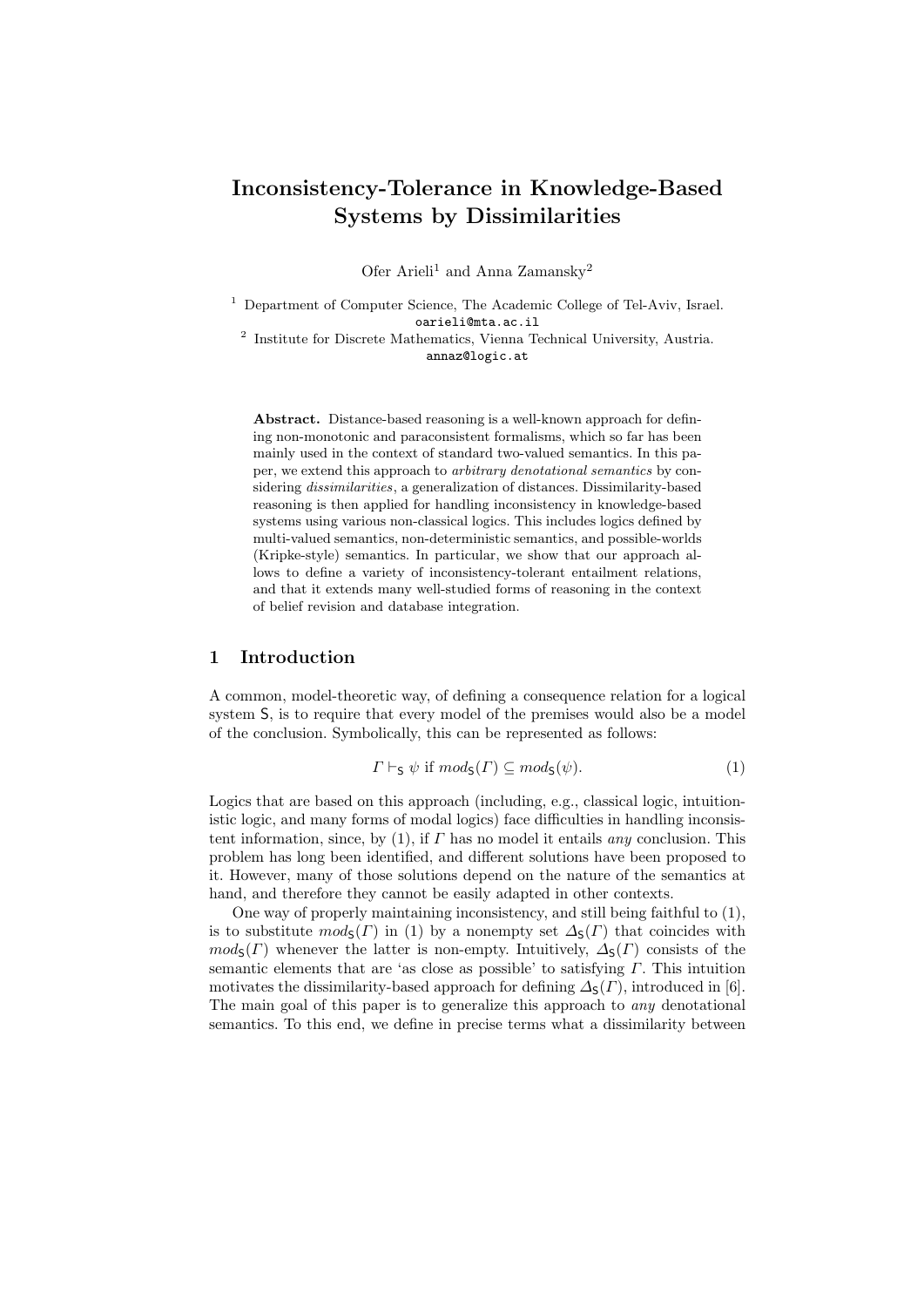semantic objects in a given denotational semantics is, and what properties it should satisfy in order to induce natural and useful entailments. This allows us to apply these abstract definitions, in a uniform way, on different kinds of denotational semantics, and not define them from scratch for each new type of semantics (as is done in [6]).

Next, given a logic L that is based on a denotational semantics, we provide a general way of constructing a logic L' that is an *inconsistency-tolerant* variant of L, in the sense that L' coincides with L with respect to consistent premises, and is non-trivial with respect to inconsistent premises. A major advantage of this approach is its uniformity: in order to construct an inconsistency-tolerant variant of one's favorite logic, one only needs to define a dissimilarity relation in this logic, and this induces a corresponding inconsistency-tolerant entailment. This approach may be useful, for instance, for applying distance-based strategies for revising or merging knowledge-bases, the semantics of which is not the standard classical one.

The rest of this paper is organized as follows: In the next section we recall some basic definitions and facts about denotational semantics and the logics induced by them. Then, in Section 3, we explain what we mean by 'inconsistencytolerant' logics. In Section 4 we introduce dissimilarity-based semantic settings and show how they can be used for turning different types of logics, induced by denotational semantics, to inconsistency-tolerant ones. In Section 5 we examine some common properties of the entailment relations defined in Section 4, and in Section 6 we apply our framework to particular cases of denotational semantics. In Section 7 we conclude and consider some directions for future work.

### **2 Denotational Semantics and Their Logics**

In the sequel,  $\mathcal L$  denotes a propositional language with a countable set Atoms  $=$  $\{p, q, r \ldots\}$  of atomic formulas and a (countable) set  $\mathcal{F}_\mathcal{L} = \{\psi, \phi, \sigma, \ldots\}$  of wellformed formulas. A theory *Γ* is a finite set of formulas in  $\mathcal{F}_\mathcal{L}$ . The atoms appearing in the formulas of *Γ* and the subformulas of *Γ* are denoted, respectively, by Atoms(*Γ*) and  $SF(\Gamma)$ . The set of all theories of  $\mathcal L$  is denoted by  $\mathcal T_{\mathcal L}$ .

**Definition 1.** Given a language  $\mathcal{L}$ , a *propositional logic* for  $\mathcal{L}$  is a pair  $\langle \mathcal{L}, \vdash \rangle$ , where *⊢* is a (Tarskian) consequence relation for *L*, i.e., a binary relation between sets of formulas in  $\mathcal{F}_\mathcal{L}$  and formulas in  $\mathcal{F}_\mathcal{L}$ , satisfying the following conditions:

*Reflexivity*: if  $\psi \in \Gamma$  then  $\Gamma \vdash \psi$ . *Monotonicity*: if  $\Gamma \vdash \psi$  and  $\Gamma \subseteq \Gamma'$ , then  $\Gamma' \vdash \psi$ . *Transitivity*: if  $\Gamma \vdash \psi$  and  $\Gamma', \psi \vdash \varphi$  then  $\Gamma, \Gamma' \vdash \varphi$ .

A common (model-theoretical) way of defining logics for *L* is based on the notion of *denotational semantics*:

**Definition 2.** A *denotational semantics* for a language  $\mathcal{L}$  is a pair  $\mathsf{S} = \langle S, \models_S \rangle$ , where *S* is a nonempty set (of 'interpretations'), and  $\models$ *s* (the 'satisfiability relation' of S) is a binary relation on  $S \times F_C$ .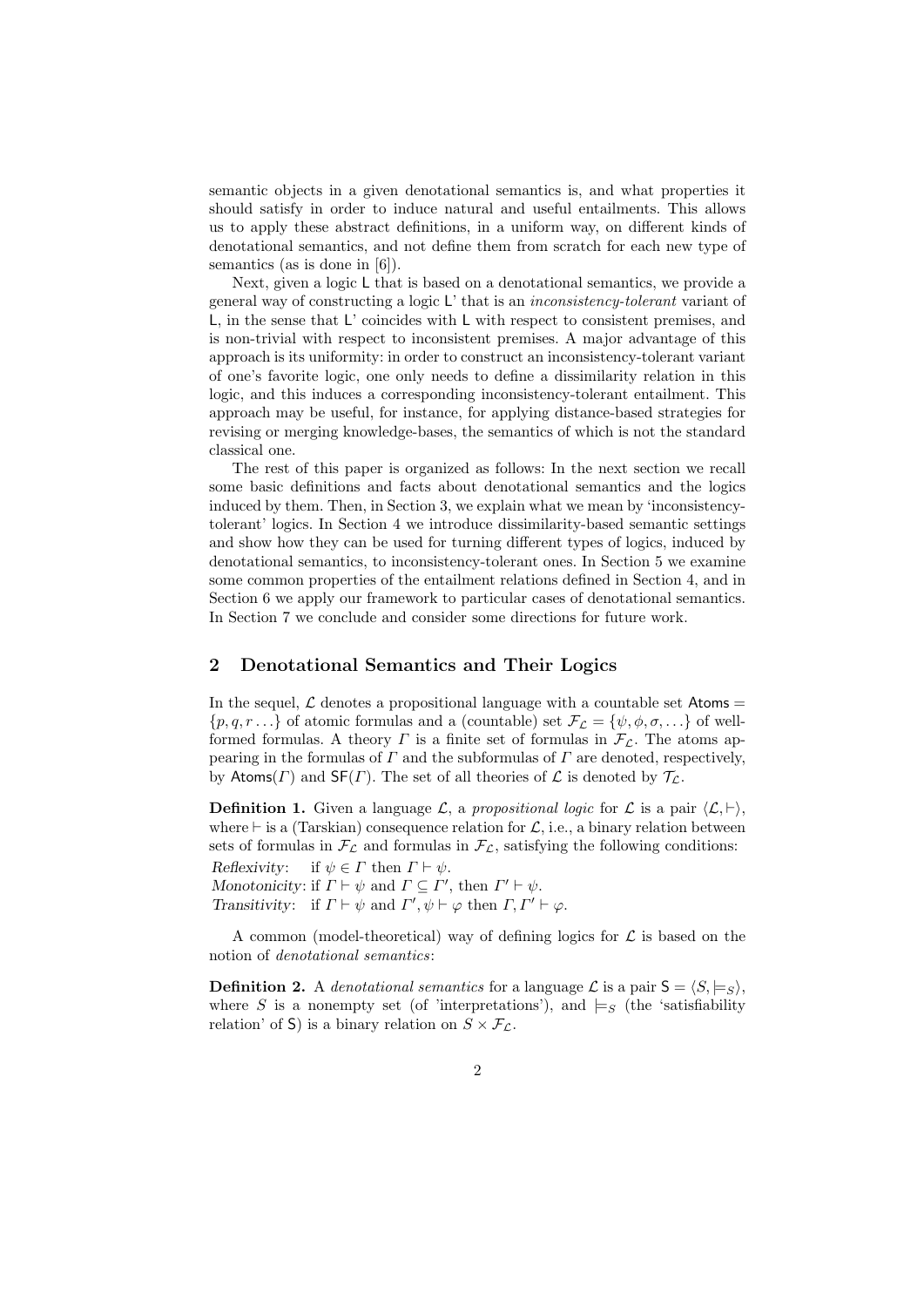*Example 1.* The most common case of denotational semantics is classical logic, in which the elements of *S* are (two-valued) *valuations*, i.e., functions from the well-formed formulas of a standard propositional language to the set  $\{t, f\}$  of the classical truth values, and  $\models$ *S* is the ordinary satisfaction relation, defined by  $\nu \models_S \Gamma$  iff  $\nu(\psi) = t$  for every  $\psi \in \Gamma$ .

Standard generalizations of classical logic to multiple-valued logics can also be described in terms of denotational semantics and so are, e.g., the various kinds of Kripke-structures for modal and for intuitionistic logics (some of which are described in greater detail in Section 6 below).

Let  $\nu \in S$  be an interpretation and  $\psi \in \mathcal{F}_C$  a formula. If  $\nu \models_S \psi$ , we say that *ν satisfies*  $\psi$  and call *ν* an S-model of  $\psi$ . The set of the S-models of  $\psi$  is denoted by  $mod_{S}(\psi)$ . If  $mod_{S}(\psi) = S$  then  $\psi$  is called an *S-tautology*, and if  $mod_{S}(\psi) = \emptyset$  then  $\psi$  is called an *S-contradiction*. If  $\nu$  satisfies every formula *ψ* in a theory *Γ*, it is called an S-model of *Γ*. The set of the S-models of *Γ* is denoted by  $mod_5(\Gamma)$ . If  $mod_5(\Gamma) \neq \emptyset$  we say that  $\Gamma$  is S-consistent, otherwise *Γ* is S*-inconsistent*. In what follows we shall sometimes omit the prefix S from the above notions.

**Definition 3.** A denotational semantics  $S = \langle S, \models_S \rangle$  is *normal*, if for each  $\nu \in S$ there is a formula  $\psi$ , such that  $\nu \not\models_S \psi$ .

*Example 2.* Any denotational semantics S for which there is an S-contradiction, is normal.

A denotational semantics **S** induces the following relation on  $\mathcal{T}_{\mathcal{L}} \times \mathcal{F}_{\mathcal{L}}$ :

**Definition 4.**  $\Gamma \vdash_S \psi$  if  $mod_S(\Gamma) \subseteq mod_S(\psi)$ .

The following proposition is easily verified.<sup>3</sup>

**Proposition 1.** Let  $S = \langle S, \models_S \rangle$  be a denotational semantics for  $\mathcal{L}$ . Then  $\langle L, \vdash_{\mathsf{S}} \rangle$  *is a propositional logic for*  $\mathcal{L}$ *.* 

#### **3 Inconsistency Tolerance**

In the context of reasoning with uncertainty, a major drawback of a logic  $\langle \mathcal{L}, \vdash_{\mathsf{S}} \rangle$ , induced by a denotational semantics  $S = \langle S, \models_S \rangle$ , is that it may not tolerate inconsistency properly. Indeed, if  $mod(s)$  is empty, then by Definition 4 it holds that  $\Gamma \vdash_S \psi$  for *every* formula  $\psi$ . We thus consider a 'refined' entailment relation, denoted  $\sim$ <sub>S</sub>, that overcomes this explosive nature of *⊢*<sub>S</sub>, but respects *⊢*<sub>S</sub> with respect to consistent theories. Formally, we require the following two properties:

**I.** FAITHFULNESS: If  $mod_5(\Gamma) \neq \emptyset$  then for all  $\psi \in \mathcal{F}_\mathcal{L}$ ,  $\Gamma \vdash_{\mathsf{S}} \psi$  iff  $\Gamma \vdash_{\mathsf{S}} \psi$ .

**II** NON-EXPLOSIVENESS: If  $mod_5(\Gamma) = \emptyset$  then there is a formula  $\psi \in \mathcal{F}_\mathcal{L}$  such that  $\Gamma \not\sim_{\mathsf{S}} \psi$ .

<sup>&</sup>lt;sup>3</sup> Due to a lack of space, some proofs are omitted or shortened.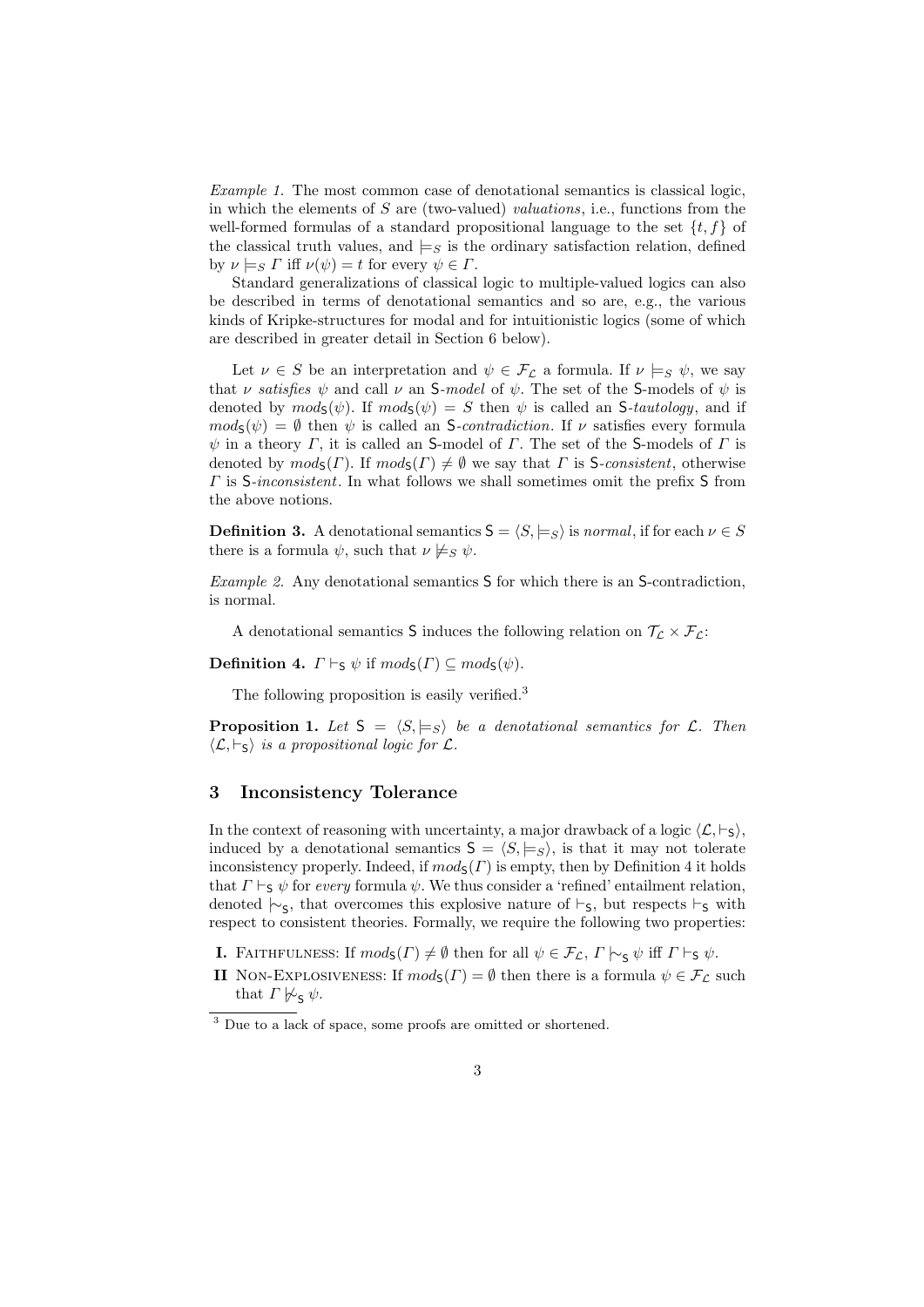Faithfulness guarantees that  $\vdash$ <sub>S</sub> coincides with *⊦*<sub>S</sub> with respect to S-consistent theories, and non-explosiveness assures that  $\sim$ <sub>S</sub> is not trivialized when the set of premises is not S-consistent. We call  $\sim$ <sub>S</sub> an *inconsistency-tolerant* variant of *⊢*<sub>S</sub>. In what follows, when *⊢*<sub>S</sub> is clear from context, we just say that  $\mid \sim$ <sub>S</sub> is inconsistency-tolerant.

*Note 1.* When  $mod_{S}(\Gamma)$  is not empty for every  $\Gamma$ , then  $\vdash_{S}$  itself is inconsistencytolerant, but in such logics the notion of inconsistency is degenerated. In what follows we shall be interested in stronger logics (like classical logic) that do not tolerate inconsistency and so need to be refined. Moreover, by Proposition 1,  $\vdash$ <sub>S</sub> is a consequence relation and so it is monotonic, but frequently commonsense reasoning is nonmonotonic, in particular in the presence of contradictions.

### **4 Dissimilarity-Based Entailments**

For defining inconsistency-tolerant variants of consequence relations that are induced by a denotational semantics, we introduce the notion of *dissimilarity*. Intuitively, dissimilarities are quantitative indications about the distinction between interpretations.

**Definition 5.** Let  $S = \langle S, \models_S \rangle$  be a denotational semantics. An *S*-dissimilarity is a function  $d: S \times S \to \mathbb{R}^+$ , satisfying the following properties for all  $\nu, \mu \in S$ :

*Symmetry:*  $d(\nu, \mu) = d(\mu, \nu)$ , *Reflexivity:*  $d(\nu, \nu) = 0$ , *Absorption:* if  $d(\nu, \mu) = 0$  then  $d(\nu, \sigma) = d(\mu, \sigma)$  for every  $\sigma \in S$ .

*Example 3.* The discrete (uniform) metric  $d^{\mu}$  on *S*, defined by  $d^{\mu}(\nu,\mu) = 0$  if  $\nu = \mu$  and  $d^{\mu}(\nu, \mu) = 1$  otherwise, is an *S*-dissimilarity. The Hamming distance  $d^{h}$  [11], where  $d^{h}(\nu,\mu)$  is the number of atoms *p* for which  $\nu(p) \neq \mu(p)$ , is a dissimilarity on, e.g., two-valued valuations (Example 1) applied to a finite number of atomic formulas. Other definitions of distance and dissimilarity functions can be found, e.g., in [4, 5, 6, 17, 18].

*Note 2.* Dissimilarities are a generalization of the notion of pseudo distances: If d is a pseudo distance on *S* (that is, if d is a symmetric total function on *S* that preserves identities:  $\forall \nu, \mu \in S$  d( $\nu, \mu$ ) = 0 iff  $\nu = \mu$ ), then d is also an *S*-dissimilarity. However, dissimilarities are a weaker notion than distances: a function d that satisfies all the conditions in Definition 5 is not necessarily a pseudo-distance, since  $d(\nu, \mu) = 0$  does not necessarily mean that  $\nu$  and  $\mu$  are equal (similarity does not preserve identities).

To be computable, dissimilarity functions should take into consideration only *finite* fragments of the compared interpretations (which are in general infinite). This is done by restricting the comparisons to finite contexts, determined by the underlying theory.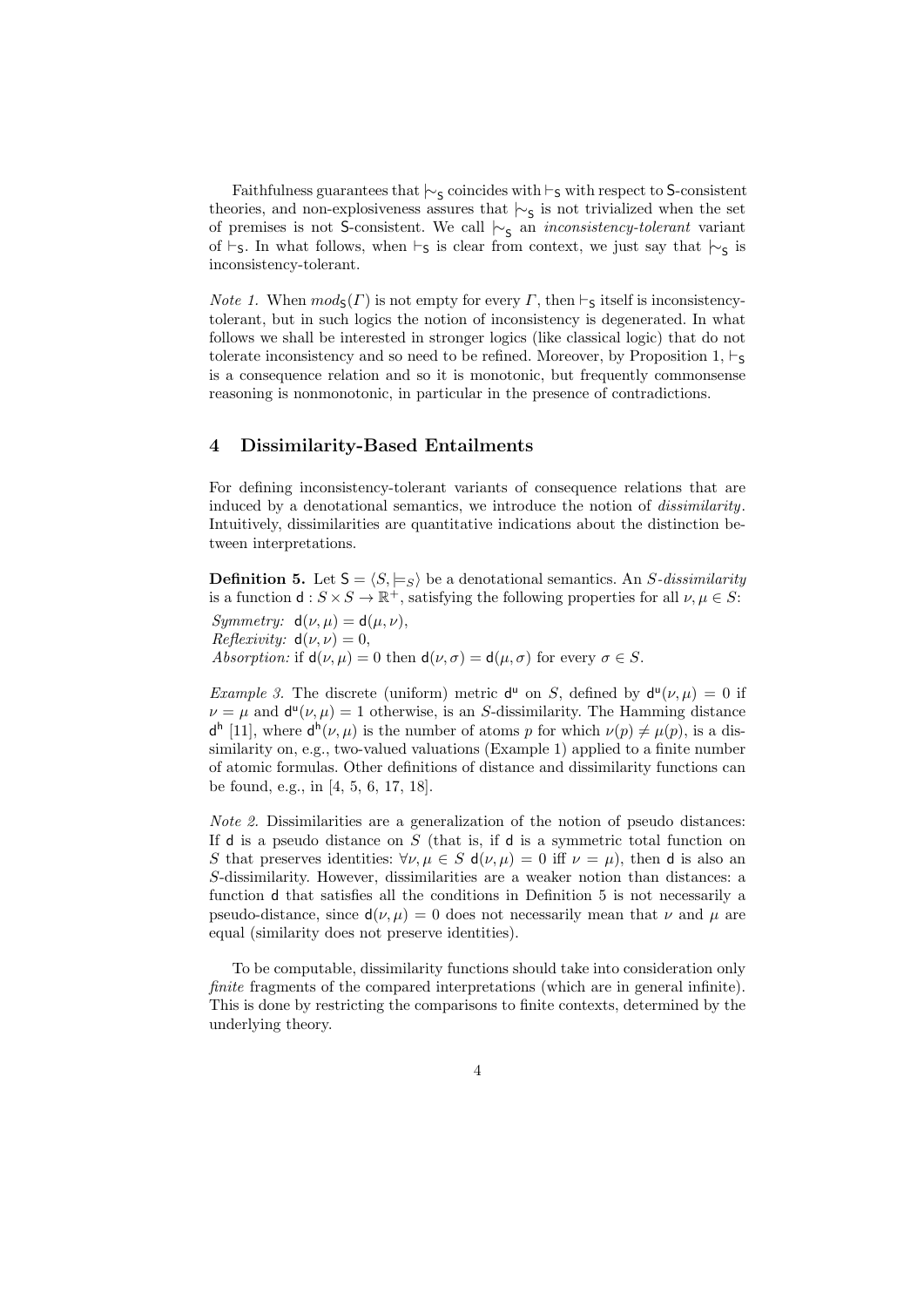**Definition 6.** Let  $S = \langle S, \models_S \rangle$  be a denotational semantics for L. A *context* is a finite set of formulas (i.e., an element of  $\mathcal{T}_\mathcal{L}$ ). A *context generator* (for  $\mathcal{L}$ ) is a function  $\mathcal{G} : \mathcal{T}_{\mathcal{L}} \to \mathcal{T}_{\mathcal{L}}$ , producing a context for every theory.

Intuitively,  $\mathcal{G}(\Gamma)$  is a relevant context for the computations about a theory *Γ*. In what follows we shall denote by  $\mathcal{G} \subseteq \mathcal{G}'$  that  $\mathcal{G}(\Gamma) \subseteq \mathcal{G}'(\Gamma)$  for every *Γ*.

*Example 4.* Common examples for context generators are, e.g., the functions  $G^{\text{At}}$ ,  $G^{\text{SF}}$ ,  $G^{\text{ID}}$ , respectively, defined for every theory *Γ* by  $G^{\text{At}}(F) = \text{Atoms}(F)$ ,  $\mathcal{G}^{\mathsf{SF}}(F) = \mathsf{SF}(F)$ , and  $\mathcal{G}^{\mathsf{ID}}(F) = F$ .

Dissimilarities will be used in what follows to determine how 'close' an interpretation is to satisfying a set of formulas *Γ*. In particular, they should differentiate between the models of *Γ* and non-models of *Γ*. However, as similarities are a weaker notion (and so more general) than pseudo-distances (Note 2), it may be the case that  $d(\nu, \mu) = 0$  where  $\nu$  is a model of  $\Gamma$  while  $\mu$  is not. To avoid this, the dissimilarity under consideration should be *Γ*-dependent. This is achieved by dissimilarity generators that generate different similarities for different theories. For defining dissimilarity generators we therefore need first the following notation and notion:

**Definition 7.**  $\nu \sim_{\Gamma} \mu$  if for every  $\psi \in \Gamma$ ,  $\nu \models_S \psi$  iff  $\mu \models_S \psi$ .

**Definition 8.** We say that a formula  $\psi$  is *G-independent* of a theory *Γ*, if  $\mathcal{G}(\{\psi\}) \cap \mathcal{G}(\Gamma) = \emptyset.$ 

**Definition 9.** Let  $S = \langle S, \models_S \rangle$  be a denotational semantics for a language  $\mathcal{L}$ and *G* a context generator for the same language. A *G*-*dissimilarity generator for* **S** is a function  $d_g: \mathcal{T}_\mathcal{L} \to (S \times S \to \mathbb{R}^+)$ , such that:

- 1. For every  $\Gamma \in \mathcal{T}_{\mathcal{L}}$ ,  $d_{\mathcal{G}}(\Gamma)$  is an *S*-dissimilarity.
- 2. For every  $\nu, \mu \in S$ , if  $d_G(\Gamma)(\nu, \mu) = 0$ , then  $\nu \sim_{\Gamma} \mu$ .

A G-dissimilarity generator  $d<sub>G</sub>$  is called *normal*, if it satisfies the following normality condition:

**–** For every theory *Γ*, if *ψ* is a non S-tautological formula that is *G*-independent of *Γ*, then for every  $\nu \in mod_{S}(\psi)$  there is  $\mu \notin mod_{S}(\psi)$  such that still  $d_G(\Gamma)(\nu,\mu)=0.$ 

Below, we shall sometimes write  $d_{\mathcal{G}(\Gamma)}$  instead of  $d_{\mathcal{G}}(\Gamma)$ .

Note that  $d_{G(F)}(\nu,\mu) = 0$  only means that  $\nu$  and  $\mu$  are similar on  $\mathcal{G}(F)$ , but this does not imply any correspondence between  $\nu$  and  $\mu$  elsewhere (cf. Note 2). Intuitively, the second condition of Definition 9 makes sure that  $d_{\mathcal{G}(\Gamma)}$  is faithful to *Γ*. The normality condition assures that the measurements by  $d_{G(\Gamma)}$  depend only on the relevant context  $\mathcal{G}(\Gamma)$ .

*Example 5.* Let  $G = G^{At}$  or  $G = G^{SF}$ , and let S be the standard two-valued semantics (Example 1). The following are all normal  $\mathcal{G}$ -dissimilarity generators for S.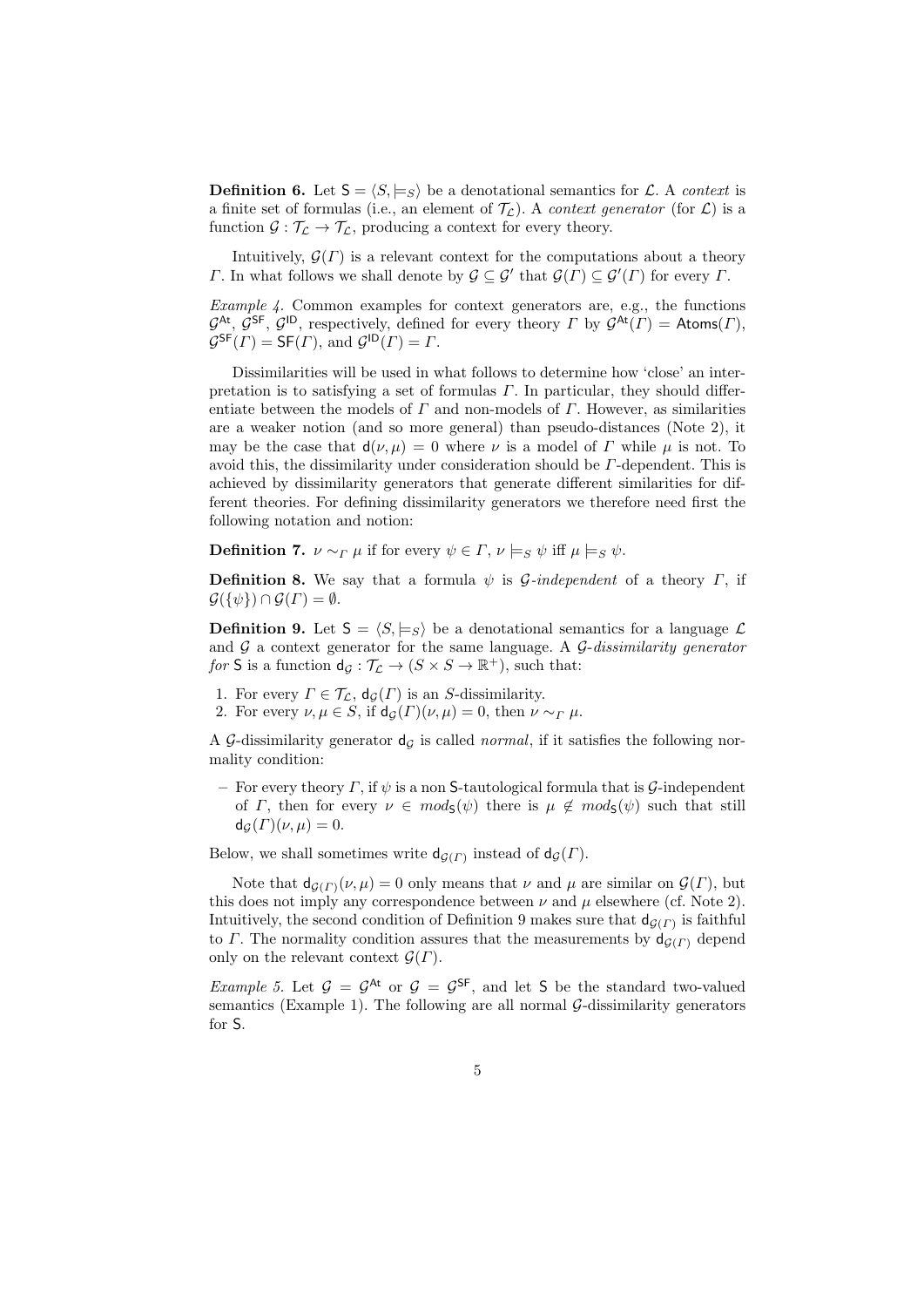- $a) d_c^s$ *G*, where for every *Γ*,  $d_{G(\Gamma)}^s(\nu,\mu) = 0$  if  $\nu \sim_T \mu$ , otherwise  $d_{G(\Gamma)}^s(\nu,\mu) = 1$ .
- b)  $d_c^u$ *g*, where for every *Γ*,  $d_{\mathcal{G}(F)}^{\mathbf{u}}(\nu,\mu) = 0$  if for all  $\psi \in \mathcal{G}(F)$   $\nu(\psi) = \mu(\psi)$  and otherwise  $d_{\mathcal{G}(\Gamma)}^{\mathsf{u}}(\nu,\mu) = 1.$
- $c)$  d<sup>h</sup>  $G$ , in which  $d_{\mathcal{G}(\Gamma)}^h(\nu,\mu)$  is the number of formulas  $\psi \in \mathcal{G}(\Gamma)$ , for which  $\nu(\psi) \neq \mu(\psi)$ .

In Section 6 we consider other (normal) dissimilarity generators. Note that unlike related formalisms in standard two-values semantics (e.g., [18, 21]), it is *not necessary* to assume here that (the set of atomic formulas in) the underlying language is finite. This is because the dissimilarity calculations are made with respect to finite contexts.

**Definition 10.** A *(numeric) aggregation function* is a total function *f*, such that:  $(1)$  for every multiset of real numbers, the value of  $f$  is a real number, (2) the value of *f* does not decrease when the number in its multiset increases, (3)  $f(\{x_1, \ldots, x_n\}) = 0$  iff  $x_1 = x_2 = \ldots x_n = 0$ , and (4)  $\forall x \in \mathbb{R}$   $f(\{x\}) = x$ .

For non-negative values (such as dissimilarities), summation, average, majority, and the maximum function, are all aggregation functions (see, e.g., [18, 23]).

**Definition 11.** Let S be a denotational semantics for a language  $\mathcal{L}$ . A (semantical) *setting* for **S** is a triple  $S = \langle \mathcal{G}, \mathsf{d}, f \rangle$ , where  $\mathcal{G}$  is a context generator (for  $\mathcal{L}$ ), d is a *G*-dissimilarity generator (for S), and *f* is a numeric aggregation function.

**Definition 12.** Let  $S = \langle \mathcal{G}, \mathsf{d}, f \rangle$  be a setting for a denotational semantics S. For a theory  $\Gamma = {\psi_1, \ldots, \psi_n}$ , define:

$$
\mathbf{m}_S^{\Gamma}(\nu, \psi_i) = \begin{cases} \min \{ \mathbf{d}_{\mathcal{G}(\Gamma)}(\nu, \mu) \mid \mu \in \text{mod}_{\mathsf{S}}(\psi_i) \} & \text{if } \text{mod}_{\mathsf{S}}(\psi_i) \neq \emptyset, \\ 1 + \max \{ \mathbf{d}_{\mathcal{G}(\Gamma)}(\nu, \mu) \mid \nu, \mu \in S \} & \text{otherwise.} \end{cases}
$$
\n
$$
\mathbf{M}_\mathcal{S}(\nu, \Gamma) = f\left( \{ \mathbf{m}_S^{\Gamma}(\nu, \psi_1), \dots, \mathbf{m}_S^{\Gamma}(\nu, \psi_n) \} \right).
$$

Intuitively,  $m_S^{\Gamma}(\nu, \psi)$  is a quantitative indication for how 'close'  $\nu$  is to be a *S* model of *ψ*. The function  $M_S(\nu, \Gamma)$  indicates how 'close' *ν* is to satisfy *Γ*. It is easy to verify that if  $\psi$  is S-consistent, then the closest elements to  $\psi$  are its models, and if  $\psi$  is *not* S-consistent, all the elements in *S* are equally close to  $\psi$ .

**Definition 13.** A setting  $S = \langle G, \mathsf{d}, f \rangle$  for a denotational semantics  $S = \langle S, \models_S \rangle$ is *normal*, if so is d (recall Definition 9). We say that  $S$  is *effective*, if for every theory *Γ*, the set  $\{M_S(\nu, \Gamma) | \nu \in S\}$  has a minimal element.

Reasoning by similarities is now defined as follows:

**Definition 14.** Given a setting *S* for a denotational semantics  $S = \langle S, \models_S \rangle$ , the *S-most plausible interpretations* of a (nonempty) theory *Γ*, are the elements of the following set:

$$
\varDelta_{\mathcal{S}}(\varGamma)=\big\{\nu\in S\mid \forall\mu\in S\ {\rm M}_{\mathcal{S}}(\nu,\varGamma)\leq {\rm M}_{\mathcal{S}}(\mu,\varGamma)\big\}.
$$

In case that *Γ* is empty, we define  $\Delta_S(\emptyset) = S$ .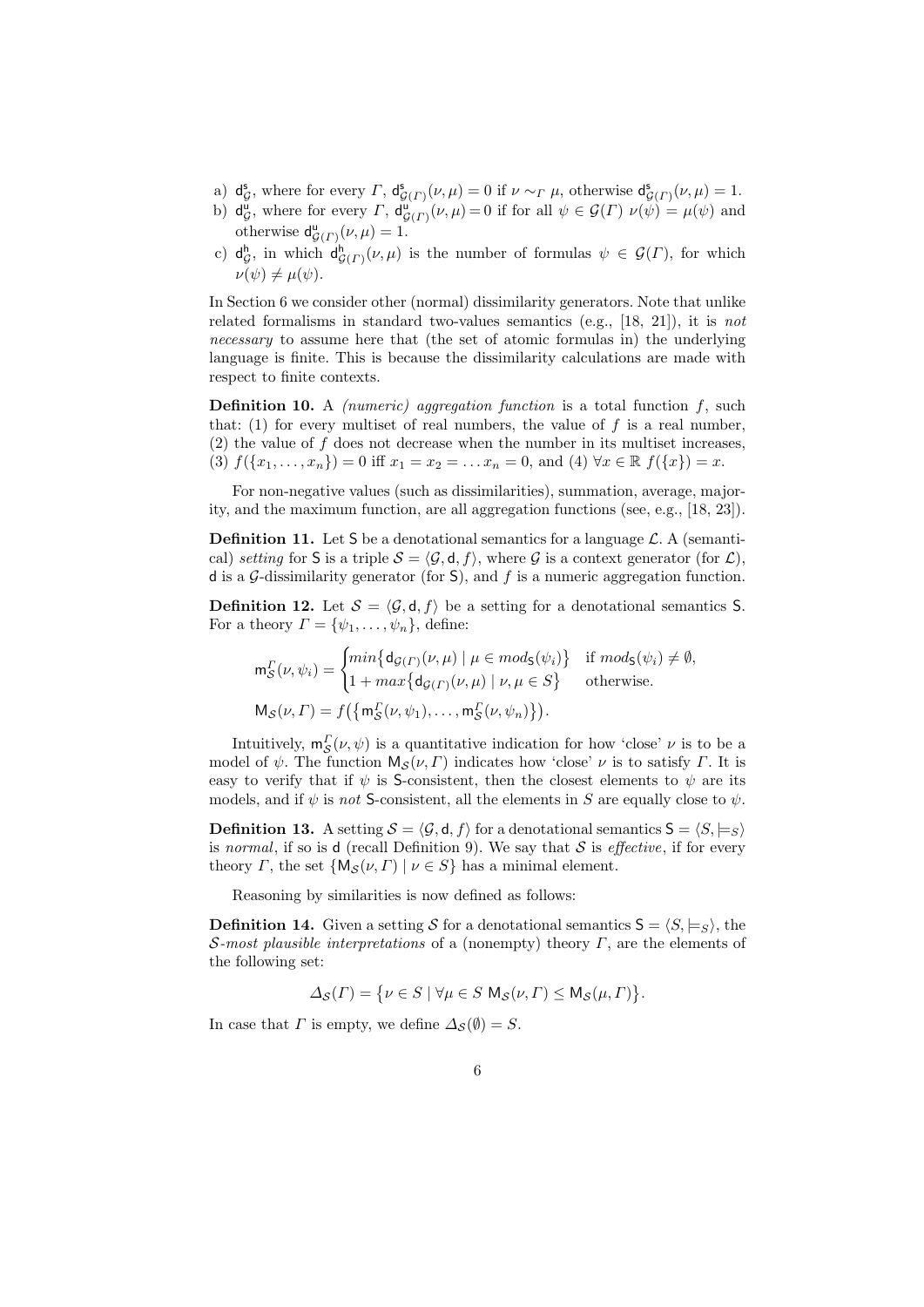*Note 3.* If *S* is effective, then  $\Delta_{\mathcal{S}}(\Gamma) \neq \emptyset$  for every  $\Gamma$ .

**Definition 15.** Given a semantic setting  $S$  for a denotational semantics  $S$ , define:  $\Gamma \models_S \psi$  iff  $\Delta_S(\Gamma) \subseteq mod_S(\psi)$ .

## **5 Reasoning with** *|∼<sup>S</sup>*

The following example is a simple illustration of how inconsistency is handled by a dissimilarity-based entailment.

*Example 6.* Consider the setting  $S = \langle G^{At}, d^{h}, \Sigma \rangle$  for the standard two-valued semantics (Example 1), where  $d^h = d^h_{\mathcal{G}^{At}}$  is a dissimilarity generator in Example 5c and *Σ* is the summation function. Now, let  $\Gamma = \{p, \neg p, q\}$ . In this case,  $\Delta_{\mathcal{S}}(\Gamma) = \{ \nu \in S \mid \nu(q) = t \},$  thus  $\Gamma \models_{\mathcal{S}} q$  while  $\Gamma \not\models_{\mathcal{S}} \neg q$ . This is justified by the fact that *q* has nothing to do with the inconsistency of *Γ* (more precisely, *q* is not  $\mathcal{G}^{\mathsf{At}}$ -dependent of  $\{p, \neg p\}$ ). On the other hand,  $\Gamma \not\models_{\mathcal{S}} p$  and  $\Gamma \not\models_{\mathcal{S}} \neg p$ , since both of  $p$  and  $\neg p$  are 'involved' in the inconsistency of  $\Gamma$ .

Next, we consider some of the main properties of *|∼<sup>S</sup>* .

**Theorem 1.** Let  $S = \langle \mathcal{G}, \mathbf{d}, f \rangle$  be an effective setting for a denotational seman*tics* S*.* If S *is normal (Definition 3), or S is normal (Definition 13), then*  $\vdash$ <sub>*S*</sub> *is an inconsistency-tolerant variant of*  $\vdash$ s.

*Proof outline.* It is easy to verify that for every formula  $\psi$ ,  $m_S^F(\nu, \psi) = 0$  iff  $\nu \in mod_5(\psi)$ . Thus, for every theory *Γ*, M<sub>S</sub>(*ν, Γ*) = 0 iff  $\nu \in mod_5(\Gamma)$ . It follows that if *Γ* is S-consistent,  $\Delta_{\mathcal{S}}(F) = mod_{\mathcal{S}}(F)$ , and so  $\Gamma \models_{\mathcal{S}} \psi$  iff  $\Gamma \models_{\mathcal{S}} \psi$ . This shows faithfulness. Now, if S is normal, then non-explosiveness follows from the fact that as *S* is effective,  $\Delta_{\mathcal{S}}(\Gamma)$  is nonempty (Note 3), thus for every  $\nu \in \Delta_{\mathcal{S}}(\Gamma)$  there is some  $\psi$  such that  $\nu \not\models_{S} \psi$ , and so  $\Gamma \not\models_{\mathsf{S}} \psi$ . If *S* is normal, non-explosiveness follows from the following lemma:

**Lemma 1.** Let  $S = \langle \mathcal{G}, \mathsf{d}, f \rangle$  be an effective and normal setting for S. For every *Γ and every*  $ψ$  *which is*  $G$ *-independent of*  $Γ$ *, it holds that*  $Γ$   $\sim$ <sub>*S*</sub>  $ψ$  *iff*  $ψ$  *is an* S*-tautology.*

*Proof.* One direction is clear: if  $\psi$  is an S-tautology, then for every  $\nu \in \Delta_{\mathcal{S}}(\Gamma)$ ,  $\nu \models_S \psi$  and so  $\Gamma \models_S \psi$ . For the converse, suppose that  $\psi$  is not an S-tautology. Since *S* is effective, by Note 3 there is a valuation  $\nu \in \Delta_{\mathcal{S}}(\Gamma)$ . If  $\nu \not\models_{S} \psi$ , we are done: *Γ*  $\forall z \ \psi$ . Otherwise, since  $d_{\mathcal{G}}$  is normal, there is some  $\mu \in S$ such that  $\mu \not\models s \psi$ , and  $d_{\mathcal{G}(\Gamma)}(\nu,\mu) = 0$ . But  $d_{\mathcal{G}(\Gamma)}$  is an *S*-dissimilarity and so, by Absorption (Definition 5), for every  $\psi \in \Gamma$  and every  $\nu_0 \in mod_S(\psi)$ ,  $d_{\mathcal{G}(F)}(\nu,\nu_0) = d_{\mathcal{G}(F)}(\mu,\nu_0)$ . Hence  $m_S^F(\nu,\psi) = m_S^F(\mu,\psi)$ , and so  $M_S(\nu,\Gamma) =$  $\mathcal{S}(H, V)$  as well. Now, since  $\nu \in \Delta_{\mathcal{S}}(F)$ , it holds also that  $\mu \in \Delta_{\mathcal{S}}(F)$ , and  $\mathcal{S}(H, V)$  as well. Now, since  $\nu \in \Delta_{\mathcal{S}}(F)$ , and since  $\mu \not\models_{S} \psi$ , we have that  $\Gamma \not\models_{S} \psi$ .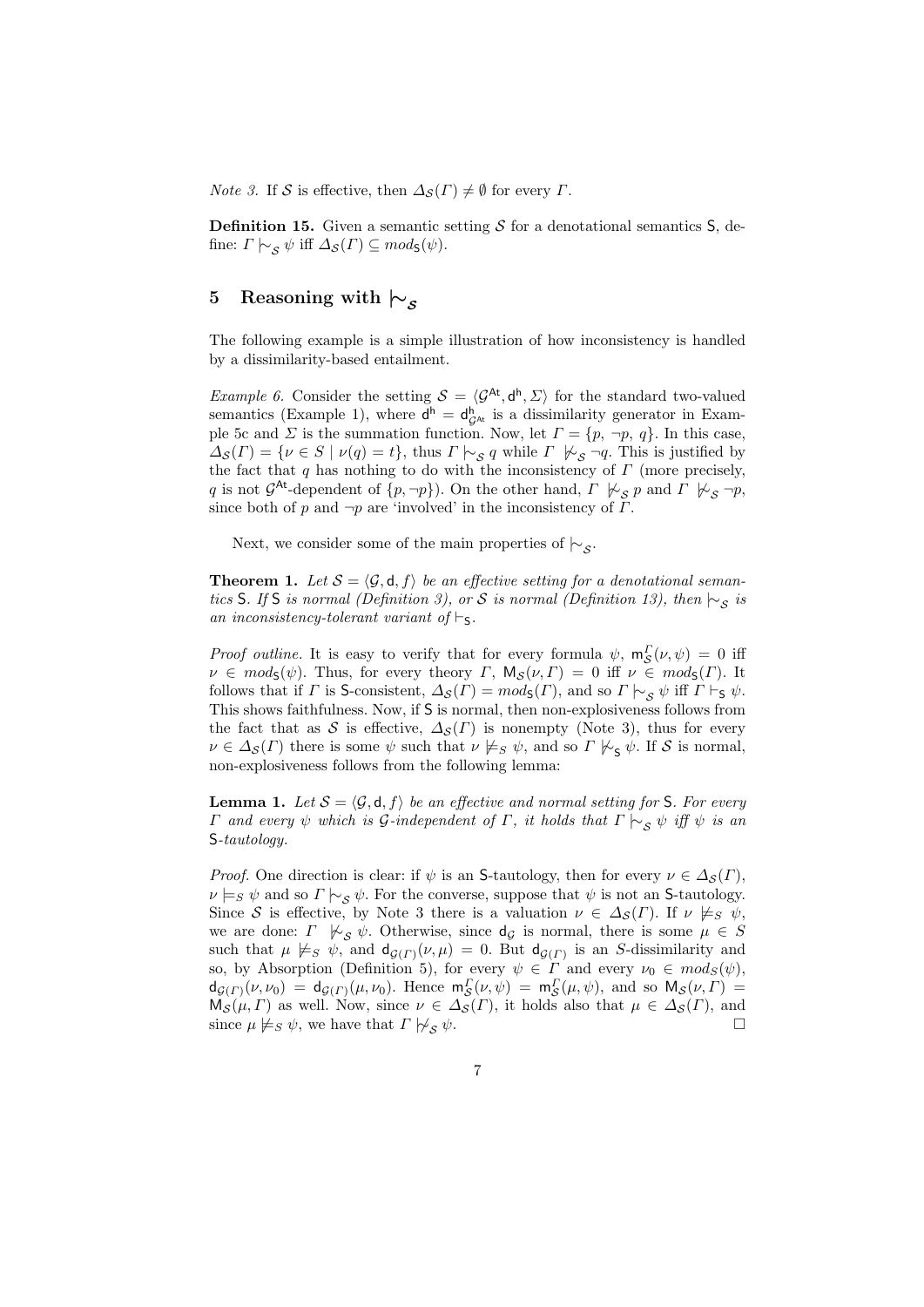**Theorem 2.** Let  $S = \langle \mathcal{G}, \mathsf{d}, f \rangle$  be an effective setting for a denotational seman*tics* S*, in which f is hereditary*<sup>4</sup>. Then  $\vdash$  *s is a cautious consequence relation (in the sense of [2]), i.e., it has the following properties:*

*Cautious Reflexivity: if*  $\Gamma$  *is* S-*satisfiable and*  $\psi \in \Gamma$  *then*  $\Gamma \vdash_S \psi$ 

*Cautious Monotonicity* [14]: if  $\Gamma \vdash_{\mathcal{S}} \psi$  and  $\Gamma \vdash_{\mathcal{S}} \phi$  then  $\Gamma, \psi \vdash_{\mathcal{S}} \phi$ 

*Cautious Transitivity* [19]: if  $\Gamma \vdash_{\mathcal{S}} \psi$  and  $\Gamma, \psi \vdash_{\mathcal{S}} \phi$  then  $\Gamma \vdash_{\mathcal{S}} \phi$ 

The next proposition shows that many entailments of the form  $\sim$ <sup>*S*</sup> are *paraconsistent* [10].

**Proposition 2.** *Let* S *be a denotational semantics for a language L with a unary connective*  $\neg$ *. Let*  $S = \langle \mathcal{G}, \mathsf{d}, \mathsf{f} \rangle$  *be an effective setting for* S*, in which*  $\mathcal{G} \subseteq \mathcal{G}^{\mathsf{SF}}$ *. Then*  $\mid \sim_S$  *is*  $\neg$ -*paraconsistent:*  $\psi$ *,*  $\neg \psi \not\sim_S \phi$  *for some formulas*  $\psi, \phi \in \mathcal{F}_\mathcal{L}$ *.* 

Another interesting property of dissimilarity-based entailments is that their set of conclusions is always consistent.

**Proposition 3.** Let  $S = \langle \mathcal{G}, \mathsf{d}, \mathsf{f} \rangle$  be an effective setting for a denotational se*mantics* S*. Then for every theory Γ the set of the formulas that are*  $\mid \sim$ <sub>*S*</sub>-entailed *by Γ is* S*-consistent.*

*Proof.* Let  $\mathcal{C}_{\mathcal{S}}(\Gamma) = \{ \psi \mid \Gamma \mid \neg \mathcal{S} \psi \}.$  If  $\mathcal{C}_{\mathcal{S}}(\Gamma)$  is not S-consistent for some  $\Gamma$ , that is, if  $mod_{\mathsf{S}}(\mathcal{C}_{\mathcal{S}}(\Gamma)) = \emptyset$ , then since  $\Delta_{\mathcal{S}}(\Gamma) \subseteq mod_{\mathsf{S}}(\psi)$  for every  $\psi \in \mathcal{C}_{\mathcal{S}}(\Gamma)$ , we have:  $\Delta_{\mathcal{S}}(\Gamma) \subseteq \bigcap_{\psi \in \mathcal{C}_{\mathcal{S}}(\Gamma)} mod_{\mathcal{S}}(\psi) = mod_{\mathcal{S}}(\mathcal{C}_{\mathcal{S}}(\Gamma)) = \emptyset$ . Thus  $\Delta_{\mathcal{S}}(\Gamma) = \emptyset$ , contradicting the fact that if *S* is effective,  $\Delta_{\mathcal{S}}(\Gamma)$  is nonempty for every  $\Gamma$  (see Note 3). Note 3).

Finally, we consider the decidability of *|∼<sup>S</sup>* .

**Definition 16.** A setting  $S = \langle \mathcal{G}, d_{\mathcal{G}}, f \rangle$  is *computable*, if the following conditions hold:

- 1. The functions  $G$ ,  $f$ ,  $d_G$  and  $d_{G(\Gamma)}$  for every theory  $\Gamma$ , are all computable.
- 2.  $d_{\mathcal{G}(F)}$  is bounded: for every *Γ* there is  $n_F \in \mathbb{N}$  such that  $d_{\mathcal{G}(F)}(\nu,\mu) \leq n_F$  for all  $\nu, \mu \in S$ .
- 3. For every theory *Γ*, formula  $\psi$ , and number  $i \in \mathbb{N}$ , checking whether  $\{\nu \in \mathbb{N}\}$  $S | M_{\mathcal{S}}(\nu, \Gamma) = i$   $\subseteq mod_{\mathcal{S}}(\psi)$  is decidable.

*Example 7.* The setting  $S = \langle \mathcal{G}, \mathsf{d}_{\mathcal{G}}, f \rangle$  for standard two-valued semantics is computable for every context generator  $\mathcal G$  in Example 4, all the similarity generators  $d<sub>G</sub>$  in Example 5, and every computable aggregation function  $f$ .

**Theorem 3.** *If S is computable then*  $\Gamma \nightharpoonup_S \psi$  *is decidable.* 

<sup>&</sup>lt;sup>4</sup> An aggregation function *f* is called hereditary, if  $f(\lbrace x_1, \ldots, x_n \rbrace) < f(\lbrace y_1, \ldots, y_n \rbrace)$ implies that  $f(\{x_1, \ldots, x_n, z_1, \ldots, z_m\}) < f(\{y_1, \ldots, y_n, z_1, \ldots, z_m\})$  (see [1]).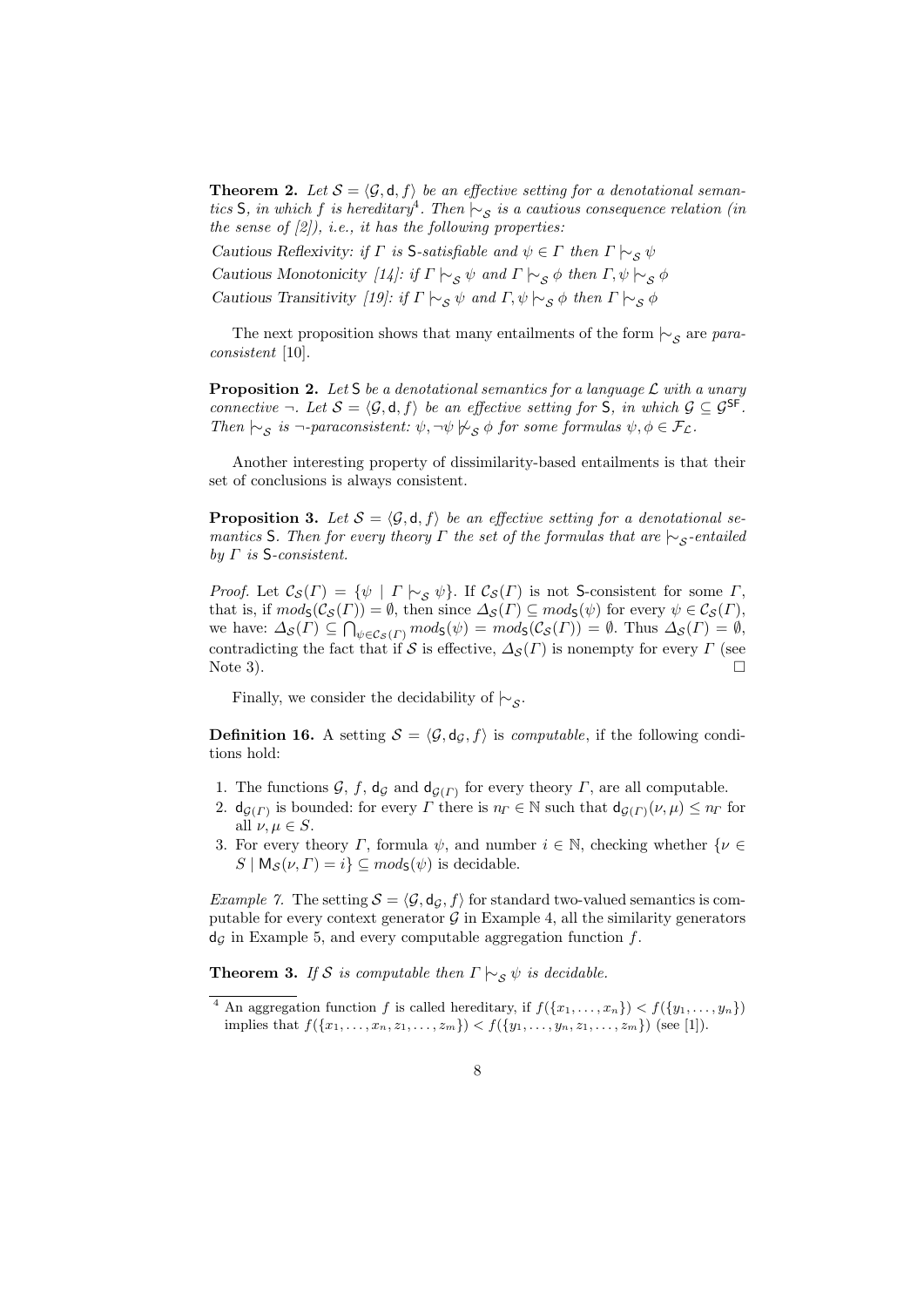#### **6 Applications**

We now demonstrate the usefulness (and generality) of dissimilarity reasoning for defining a variety of inconsistency-tolerant logics based on different types of denotational semantics.

#### **6.1 Multi-Valued Logics**

The most standard way of defining multi-valued logics (including, of course, classical logic), is by the following structures (see, e.g., [25]):

**Definition 17.** A *(multi-valued) matrix* for a language  $\mathcal{L}$  is a triple  $\mathcal{M} =$  $\langle V, \mathcal{D}, \mathcal{O} \rangle$ , where V is a non-empty set of truth values,  $\mathcal{D}$  is a non-empty proper subset of *V*, and  $\mathcal{O}$  contains an interpretation  $\tilde{\diamond}: \mathcal{V}^n \to \mathcal{V}$  for each *n*-ary connective of *L*.

Given a matrix  $M = \langle V, \mathcal{D}, \mathcal{O} \rangle$ , we shall assume that V includes at least the two classical values  $t$  and  $f$ , and that only the former belongs to the set  $D$  of the *designated elements* in  $V$  (representing 'true assertions'). The set  $O$ contains the interpretations (the 'truth tables') of each connective in  $\mathcal{L}$ . The associated semantical notions are now defined as usual: An *M-valuation* is a function  $\nu : \mathcal{F}_\mathcal{L} \to \mathcal{V}$  so that, for every connective  $\diamond$  in  $\mathcal{L}, \nu(\diamond(\psi_1, \ldots, \psi_n)) =$  $\tilde{\diamond}(\nu(\psi_1),\ldots,\nu(\psi_n)).$  The set of all *M*-valuations is denoted by  $\Lambda_M$ . We say that *ν* is a *model* of  $\psi$ , denoted  $\nu \models_M \psi$ , if  $\nu(\psi) \in \mathcal{D}$ .

Note that the pair  $\langle A_{\mathcal{M}}, \models_{\mathcal{M}} \rangle$  is a denotational semantics in the sense of Definition 2. In what follows we shall sometimes identify this semantics with the matrix  $M$  that defines it. In particular, we shall say that  $M$  is normal if so is the denotational semantics  $\langle A_{\mathcal{M}}, \models_{\mathcal{M}} \rangle$  that it induces. By Proposition 1 we have, then, that:

**Proposition 4.** *The relation*  $\vdash_{\mathcal{M}}$ *, induced from a matrix*  $\mathcal{M}$  *by Definition 4, is a Tarskian consequence relation.*

Given a matrix-based denotational semantics  $\langle \Lambda_M, \models_M \rangle$  and a corresponding consequence relation *⊢M*, one may define inconsistency-tolerant variants of *⊢<sup>M</sup>* by a dissimilarity-based setting  $S = \langle \mathcal{G}, \mathsf{d}, f \rangle$ , just as in Definition 15.

*Example 8.* Kleene's three-valued logic [16] is obtained from the matrix  $\mathcal{M}_K^3$  =  $\langle \{t, f, \perp\}, \{t\}, \mathcal{O}_K \rangle$ , in which  $\mathcal{O}_K$  contains the following connective interpretations:

|                                     | $\perp$ $\tilde{\neg}$ | $\widetilde{\wedge}$ f $\perp$ t |                                                                |  | $\widetilde{\vee}$ $\begin{array}{ccc} f & \perp & t \end{array}$ |                            |  |
|-------------------------------------|------------------------|----------------------------------|----------------------------------------------------------------|--|-------------------------------------------------------------------|----------------------------|--|
| $\sqrt{t}$                          |                        |                                  | $\begin{array}{c cc} f & f & f \\ \bot & f & \bot \end{array}$ |  |                                                                   | $f \mid f \perp t$         |  |
|                                     |                        |                                  |                                                                |  |                                                                   | $\perp$ $\perp$ $\perp$ t  |  |
| $\frac{\perp}{t}$ $\frac{\perp}{f}$ |                        |                                  | $t \left  \begin{array}{ccc} f \end{array} \right  \perp t$    |  |                                                                   | $t \left  t \right  t$ t t |  |

Let  $\mathcal{S} = \langle \mathcal{G}^{\mathsf{At}}, \mathsf{d}, \Sigma \rangle$  be a setting, where  $\mathcal{G}^{\mathsf{At}}$  is the atom-based context generator, *Σ* is a summation function, and d is a *G* At-dissimilarity generator, producing for each *Γ* the following dissimilarity:

$$
\mathsf{d}(\Gamma)(\nu,\mu) = \Sigma \{ d_{\Sigma}(\nu(p), \mu(p)) \mid p \in \mathcal{G}^{\mathsf{At}}(\Gamma) \}.
$$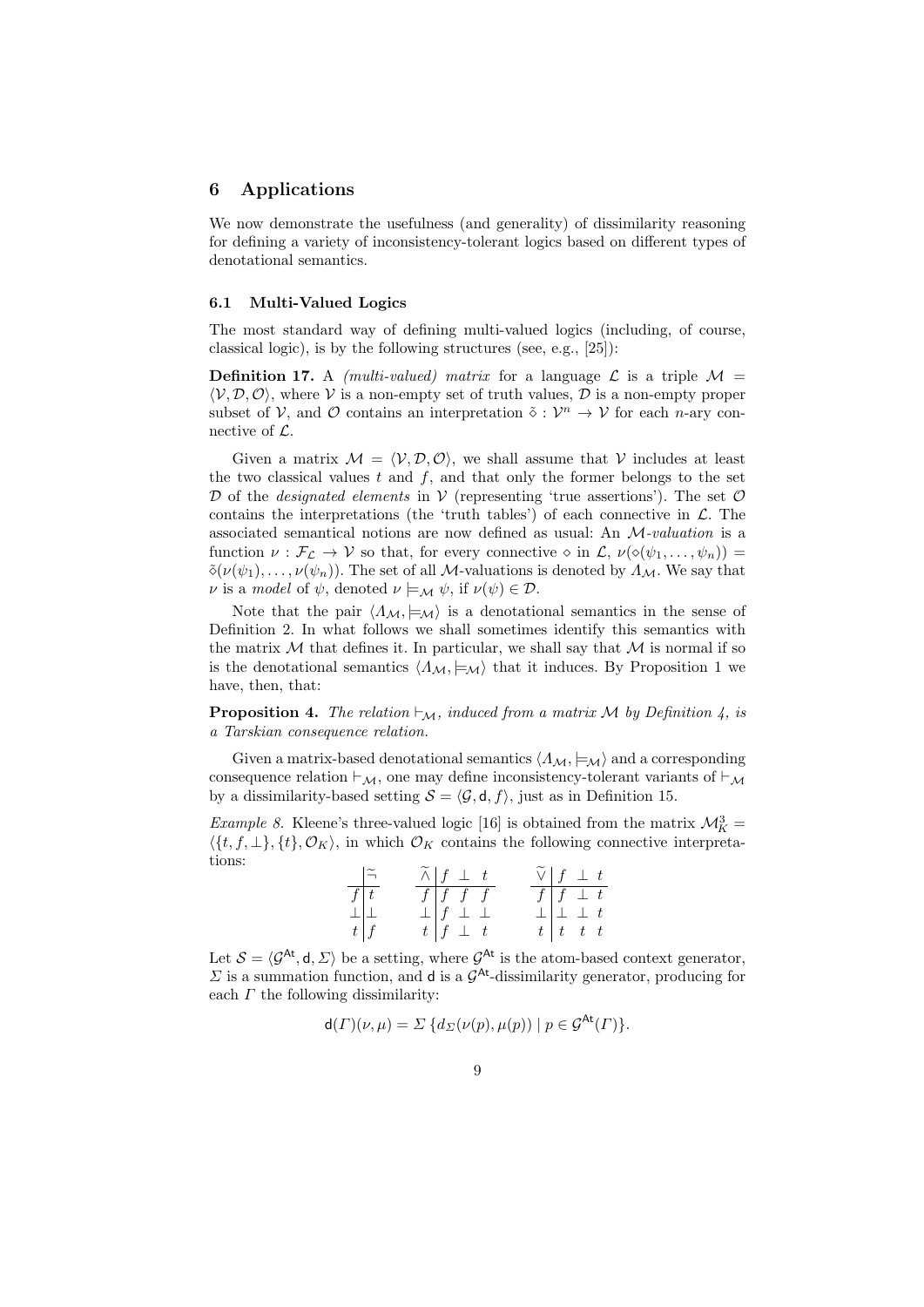Here,  $d_{\Sigma}$  is an extended Hamming distance on  $\{t, f, \bot\}$ , where  $d_{\Sigma}(t, f) = 1$  and  $d_{\Sigma}(t, \perp) = d_{\Sigma}(f, \perp) = 0.5$  (see [1, 12]). Let  $\Gamma = \{\neg p, \neg q, p \lor q\}$ . Clearly,  $\Gamma$  is not  $\mathcal{M}_{K}^{3}$ -satisfiable. We compute its most plausible interpretations with respect to *S*:

|         | $\boldsymbol{p}$ | $\boldsymbol{q}$ | $\neg p$         | $\neg q$ | $\vee q$<br>$\boldsymbol{p}$ |                | 2        | 3        | $M_{\mathcal{S}}(\nu_i,\Gamma)$ |
|---------|------------------|------------------|------------------|----------|------------------------------|----------------|----------|----------|---------------------------------|
| $\nu_1$ | $\boldsymbol{t}$ | $t\,$            |                  |          | t                            | 1              | 1        | $\theta$ | 2                               |
| $\nu_2$ | t                |                  |                  | t        | t                            |                | 0        | 0        |                                 |
| $\nu_3$ | t                |                  |                  |          | t                            | 1              | 0.5      | 0        | 1.5                             |
| $\nu_4$ |                  | t                | t                |          | t                            | $\overline{0}$ |          | 0        | 1                               |
| $\nu_5$ |                  |                  | t                | t.       |                              | $\theta$       | 0        | 1        | 1                               |
| $\nu_6$ |                  |                  | $\scriptstyle t$ |          |                              | $\overline{0}$ | 0.5      | 0.5      | 1                               |
| $\nu_7$ |                  | $\boldsymbol{t}$ |                  |          | t                            | 0.5            | 1        | 0        | 1.5                             |
| $\nu_8$ |                  |                  |                  | t.       |                              | 0.5            | $\theta$ | 0.5      | 1                               |
| $\nu_9$ |                  |                  |                  |          |                              | 0.5            | 0.5      | 0.5      | 1.5                             |

Legend.  $1 = m_S^{\Gamma}(\nu_i, \neg p)$ ,  $2 = m_S^{\Gamma}(\nu_i, \neg q)$ ,  $3 = m_S^{\Gamma}(\nu_i, p \lor q)$ .

Hence,  $\Delta_{\mathcal{S}}(\Gamma) = \{\nu_2, \nu_4, \nu_5, \nu_6, \nu_8\}$ , and so, for instance,  $\Gamma \sim_{\mathcal{S}} \neg p \lor \neg q$  (even though  $\Gamma \not\vdash_S \neg p$  and  $\Gamma \not\vdash_S \neg q$ .

Let us now describe a general method of defining dissimilarity generators in multi-valued semantics.

**Proposition 5.** Let  $M = \langle V, D, O \rangle$  be a matrix for a language  $\mathcal{L}$ , *d* a pseudo*distance on V, g an aggregation function, and G a context generator for L. We define, for every*  $\Gamma \in \widetilde{\mathcal{T}}_{\mathcal{L}}$ *, a function*  $d_{\mathcal{G}}^g$  $^g_{\mathcal{G}(\Gamma)}: A_{\mathcal{M}} \times A_{\mathcal{M}} \to \mathbb{R}^+$  *by:* 

$$
\mathrm{d}^g_{\mathcal{G}(\varGamma)}(\nu,\mu)=g\big(\{d(\nu(\psi),\mu(\psi))\mid\psi\in\mathcal{G}(\varGamma)\}\big).
$$

*Then*  $d_c^g$ *G*((*Γ*) *is a dissimilarity function. Moreover,*

- $-$  *if*  $\mathcal{G}^{\mathsf{At}} \subseteq \mathcal{G}$  *or*  $\mathcal{G}^{\mathsf{ID}} \subseteq \mathcal{G}$ *,*  $\mathsf{d}_{\mathcal{G}}^g$ *G is a G-dissimilarity generator,*
- $-$  *if*  $\mathcal{G}^{\mathsf{At}} \subseteq \mathcal{G}$  and  $\mathcal{G}^{\mathsf{At}} \circ \mathcal{G} \subseteq \mathcal{G}$ ,<sup>5</sup> then  $\mathsf{d}_{\mathcal{C}}^{\mathsf{af}}$ *G is a normal G-dissimilarity generator.*

Given a propositional logic  $\langle \mathcal{L}, \vdash_{\mathcal{M}} \rangle$ , Proposition 5 yields a simple and a general way of defining entailments that are inconsistency-tolerant variants of *⊢M*. We note that many of the inconsistency-tolerant entailments that have been considered in the literature (e.g., those in [15] and [18]) are particular cases of this construction, where  $M$  is a two-valued matrix and  $G = \mathcal{G}^{At}$ .

### **6.2 Non-Deterministic Logics**

Matrix-based semantics is truth-functional in the sense that the truth-value of a complex formula is determined by the truth-values of its subformulas. Such a semantics is not useful in capturing non-deterministic phenomena. This leads to the idea of non-deterministic matrices [7], allowing non-deterministic evaluations of formulas. This kind of semantics has a variety of applications for reasoning under uncertainty (see, e.g., [8]).

<sup>5</sup> I.e.,  $\mathcal{G}^{\text{At}}(\mathcal{G}(\Gamma)) \subseteq \mathcal{G}(\Gamma)$  for every  $\Gamma$ .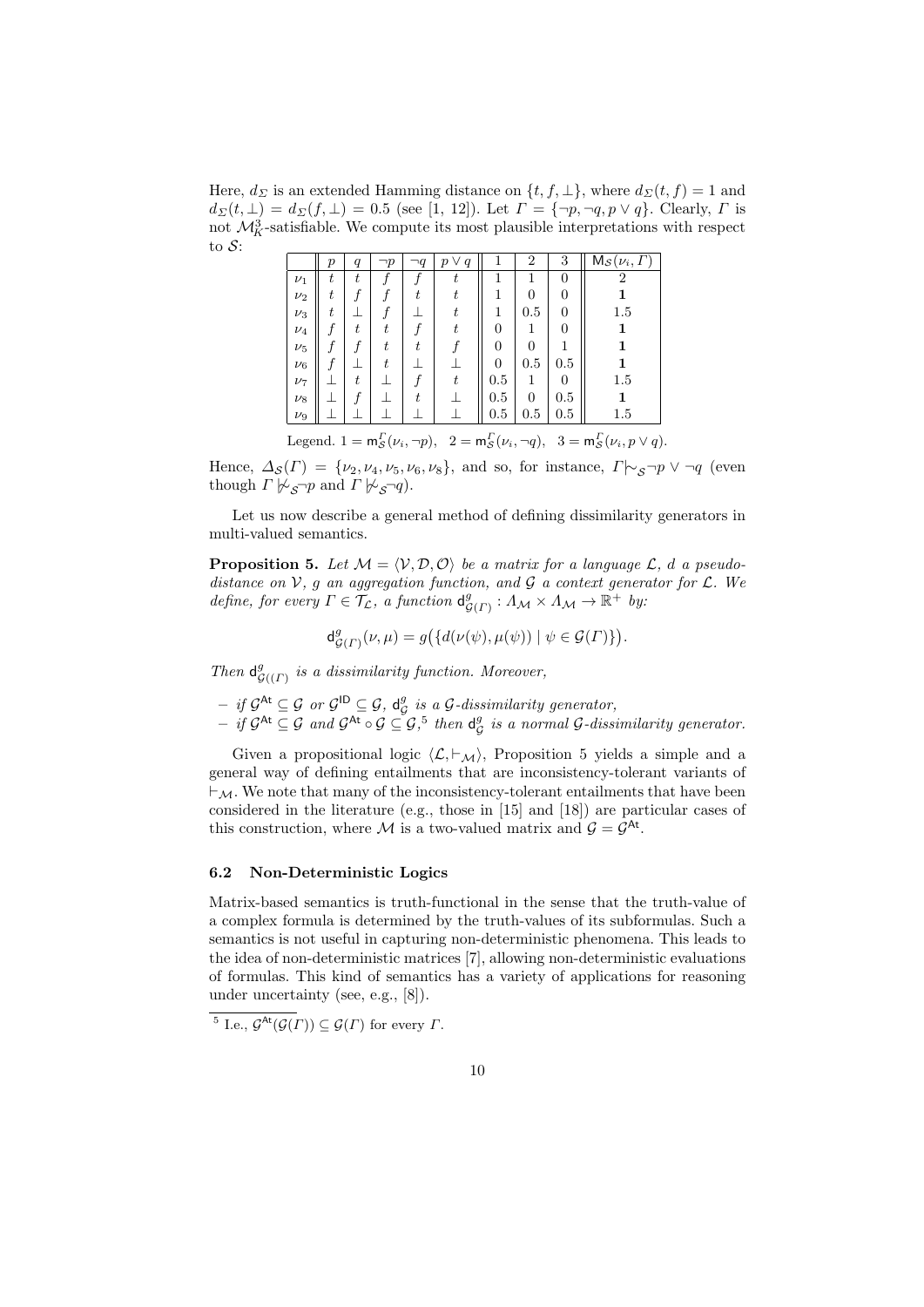**Definition 18.** A *non-deterministic matrix* (*Nmatrix*) for  $\mathcal{L}$  is a tuple  $\mathcal{M} =$  $\langle V, \mathcal{D}, \mathcal{O} \rangle$ , where *V* is a non-empty set of truth values,  $\mathcal D$  is a non-empty proper subset of *V*, and *O* contains an interpretation function  $\tilde{\diamond}: \mathcal{V}^n \to 2^{\mathcal{V}} \setminus \{\emptyset\}$  for every *n*-ary connective of *L*.

An *M*-valuation is a function  $\nu : \mathcal{F}_\mathcal{L} \to \mathcal{V}$  such that for every connective  $\diamond$  in  $\mathcal{L}$ ,

$$
\nu(\diamond(\psi_1,\ldots,\psi_n))\in\tilde{\diamond}(\nu(\psi_1),\ldots,\nu(\psi_n)).
$$

The set of all *M*-valuations is denoted by  $\Lambda_M$ . Again,  $\nu \in \Lambda_M$  is an *M*-model of  $\psi$  (denoted  $\nu \models_{\mathcal{M}} \psi$ ), if  $\nu(\psi) \in \mathcal{D}$ .

Ordinary matrices can be thought of as Nmatrices whose interpretations return singletons of truth-values. Again, for an Nmatrix *M*, the pair  $\langle \Lambda_M, \models_M \rangle$ is a denotational semantics and it induces a Tarskian consequence relation *⊢M*.

As before, dissimilarity-based entailments can be applied for non-deterministic matrices. However, as was shown in [5], some dissimilarity generators (and the respective settings) that are definable with respect to standard matrices, are *not* applicable in the non-deterministic case. This is due to the fact that nondeterministic valuations are not truth functional, so they can agree on atomic formulas, but may make different non-deterministic choices on complex formulas. This is also the reason why Proposition 5 is not extendable to non-deterministic semantics. Yet, a stricter version of that proposition does hold also in the nondeterministic case:

**Proposition 6.** Let  $M = \langle V, D, \mathcal{O} \rangle$  be an Nmatrix for a language  $\mathcal{L}$ , *d* a pseudo*distance on V, g an aggregation function, and G a context generator for L. We define, for each*  $\Gamma \in \mathcal{T}_\mathcal{L}$ *, a function*  $d_{\mathcal{L}}^g$  $^g_{\mathcal{G}(\Gamma)}: A_{\mathcal{M}} \times A_{\mathcal{M}} \to \mathbb{R}^+$  *by:* 

$$
\mathrm{d}^g_{\mathcal{G}(\Gamma)}(\nu,\mu) = g\big(\{d(\nu(\psi),\mu(\psi)) \mid \psi \in \mathcal{G}(\Gamma)\}\big).
$$

*Then*  $d_G^g$ *G*((*Γ*) *is a dissimilarity function. Moreover,*

 $-$  *if*  $\mathcal{G}^{\mathsf{ID}} \subseteq \mathcal{G}$  *then*  $\mathsf{d}_{\mathcal{C}}^g$ *G is a G-dissimilarity generator,*

 $-$  *if*  $\mathcal{G}^{\mathsf{SF}} \subseteq \mathcal{G}$  and  $\mathcal{G}^{\mathsf{SF}} \circ \mathcal{G} \subseteq \mathcal{G}$ , then  $\mathsf{d}^g_\mathcal{G}$ *G is a normal G-dissimilarity generator.*

*Note 4.* Clearly, there are useful dissimilarity generators other than those that are covered by the construction of Proposition 6. One of them is the dissimilarity generator d n  $G$ , in which  $d_{\mathcal{G}(\Gamma)}^n(\nu,\mu)$  is the number of formulas  $\psi \in \mathcal{G}(\Gamma)$ , for which (i)  $\nu(\psi) \neq \mu(\psi)$ , and (ii) if  $\psi = \diamond(\varphi_1, \ldots, \varphi_n)$ , then for all  $1 \leq i \leq n$ :  $\nu(\varphi_i) =$  $\mu(\varphi_i)$ . This function is one of the pseudo-distances that are introduced in [5] for distance-based reasoning for non-deterministic matrices. It can be verified that d n  $G$ <sup>n</sup> *G* is also a *G*-dissimilarity generator in our sense.

*Example 9.* Consider a transmission protocol for a system with three transmitters  $T_1$ ,  $T_2$  and  $T_3$ , where the first two are connected to a bus through an arbiter *A*, and the third one is connected directly to the bus. The bus has a line Msg for the transmitted message, and a line Busy, which is turned on whenever the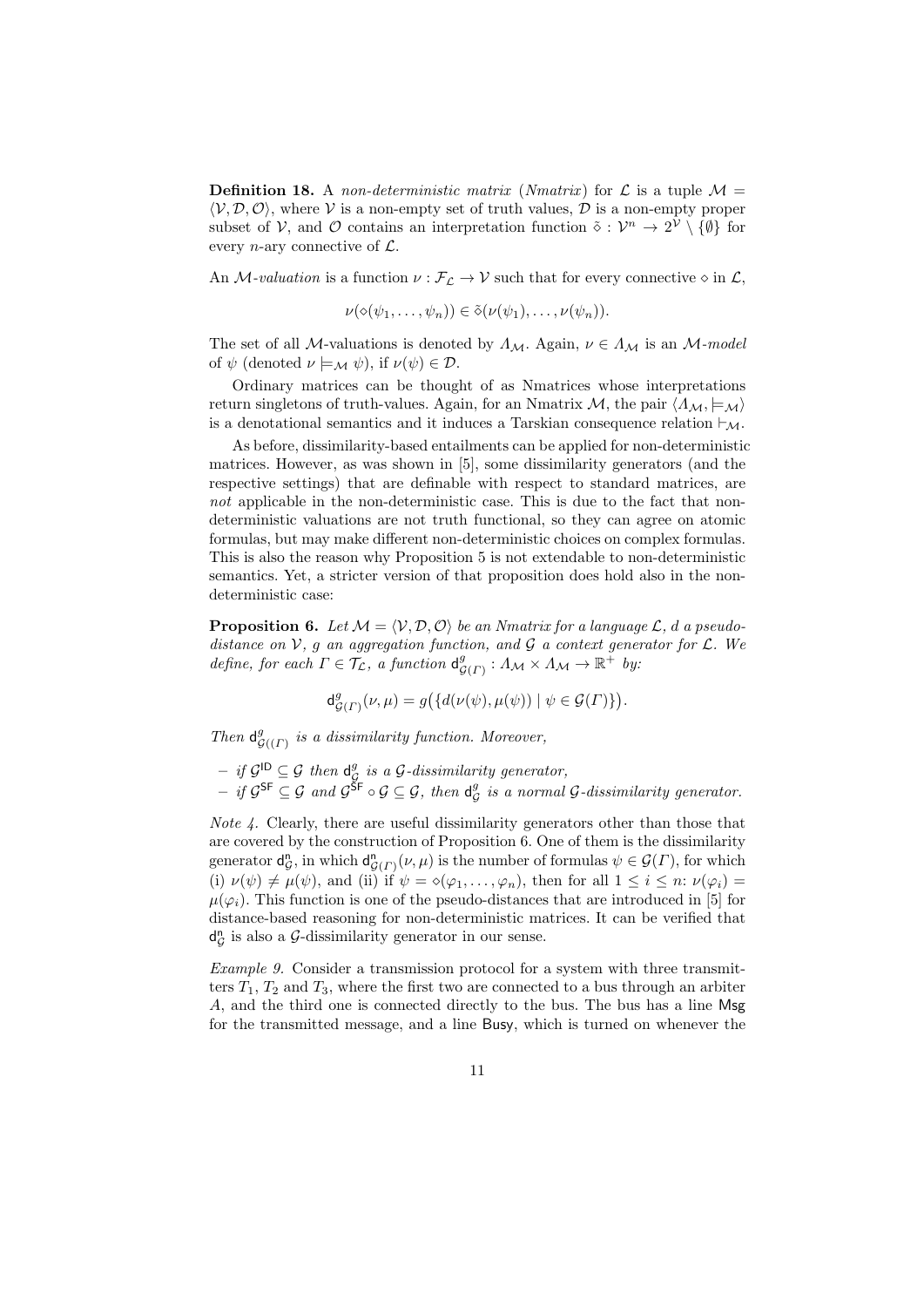transmission occurs. When one of the transmitters  $T_1$  or  $T_2$  has a message to transmit, it signals to the arbiter by turning on the line *M*<sup>1</sup> or *M*<sup>2</sup> respectively. The arbiter then turns on the line Busy, and  $T_i$  transmits its message on the line Msg. As for the third transmitter, whenever  $T_3$  wants to transmit a message, it turns on *M*<sup>3</sup> and transmits the message on Msg. A schematic presentation of this circuit (excluding some issues about the logic of Msg, which are not relevant for this example) is shown in Figure 1.



**Fig. 1.** The system of Example 9

Suppose now that the arbiter has no synchronization method, and whenever  $T_1$  and  $T_2$  request the line at the same time, the result is unpredictable: the line Busy can either stay on or be turned off. This non-deterministic behavior of the arbiter can be described using the following interpretation of the connective *⊙*

$$
\begin{array}{c|cc}\n\tilde{\odot} & f & t \\
\hline\nf & \{f\} & \{t\} \\
t & \{t\} & \{t,f\}\n\end{array}
$$

Let *M* be the two-valued Nmatrix for the language of  $\{\neg, \vee, \odot\}$ , which includes the above non-deterministic interpretation for *⊙* and the standard interpretations of negation *¬* and disjunction *∨*.

Next, suppose that we observe the following unexpected behavior of the arbiter: although  $T_1$  has a message to transmit, while  $T_2$  has none, the line Busy is not turned on. This can be captured by the following theory:

$$
\Gamma = \{M_1, \neg M_2, \neg \mathsf{Busy}\}
$$

where Busy is an abbreviation of the formula  $(M_1 \odot M_2) \vee M_3$ , representing the normal behavior of the line Busy. Obviously, this theory is not *M*-satisfiable. For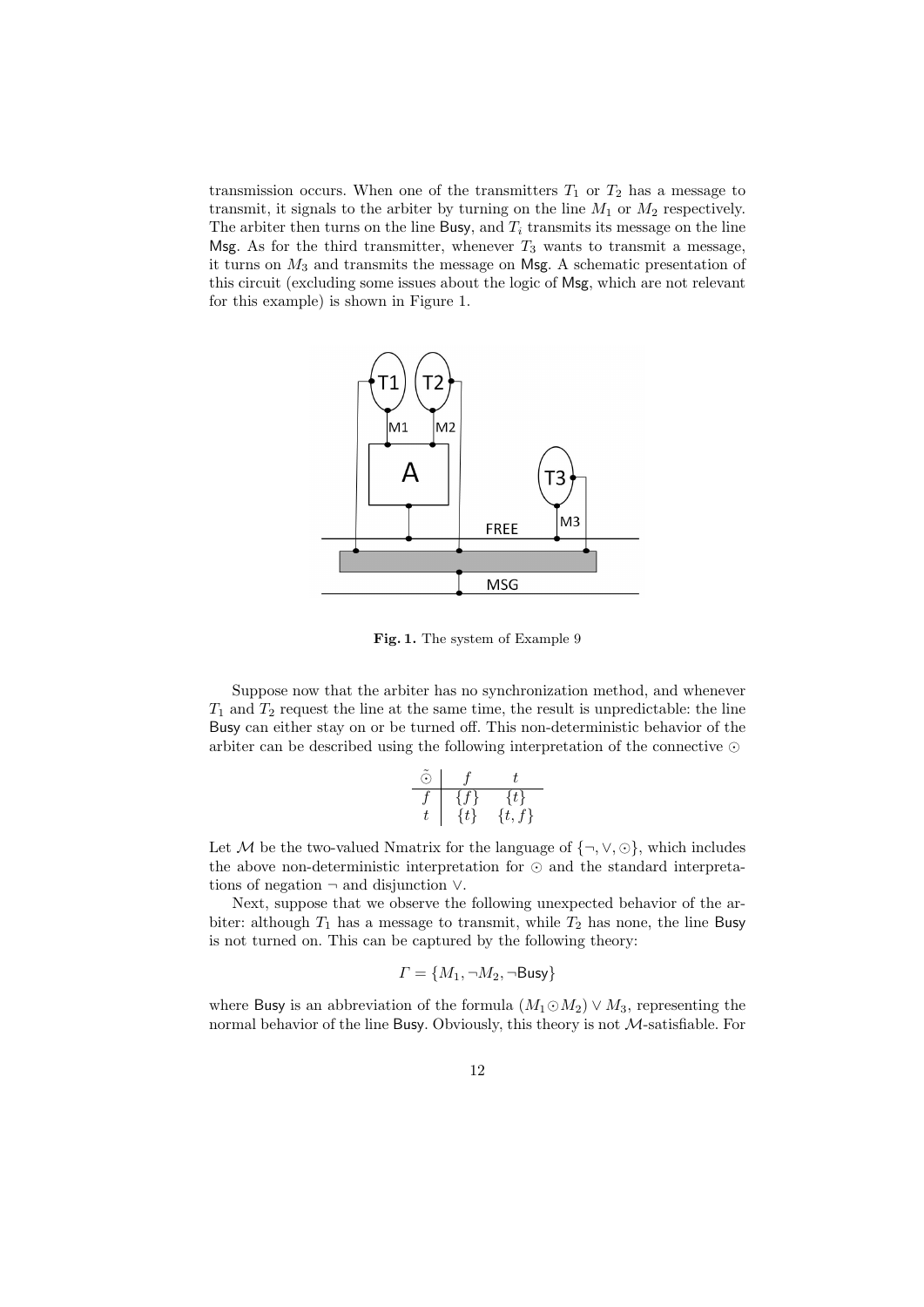reasoning with this abnormality, we use the setting  $S = \langle \mathcal{G}^{SF}, d_{gsF}^{n}, \Sigma \rangle$ , where  $d_{gsF}^{n}$ is the dissimilarity generator defined in Note 4. The dissimilarity computations for this case are represented in the table below:

|            | $M_1$ | $M_2$ | $M_3$ | $\neg M_2$ | $M_1 \odot M_2$ | , Busy | $\neg$ Busy | T              | $\overline{2}$ | 3              | $M_{\mathcal{S}}(\nu_i,\Gamma)$ |
|------------|-------|-------|-------|------------|-----------------|--------|-------------|----------------|----------------|----------------|---------------------------------|
| $\nu_1$    | t.    | t     | t.    |            |                 | t.     |             | $\overline{0}$ | 1              | $\overline{2}$ | 3                               |
| $\nu_2$    |       |       |       |            |                 |        |             | $\overline{0}$ |                |                |                                 |
| $\nu_3$    |       |       |       |            |                 |        |             | $\overline{0}$ |                |                | റ                               |
| $\nu_4$    |       |       |       |            |                 |        |             | $\overline{0}$ |                | 0              |                                 |
| $\nu_5$    |       |       |       |            |                 |        |             | $\overline{0}$ | $\Omega$       | $\overline{2}$ |                                 |
| $\nu_6$    |       |       |       |            |                 |        |             | $\overline{0}$ | $\Omega$       |                |                                 |
| $\nu_7$    |       |       |       |            |                 |        |             | ٠<br>ı         |                | 2              |                                 |
| $\nu_8$    |       |       |       |            |                 |        |             | ٠              |                |                | ച                               |
| $\nu_9$    |       |       |       |            |                 |        |             | 1              | $\Omega$       |                | ച                               |
| $\nu_{10}$ |       |       |       |            |                 |        |             |                |                | 0              |                                 |

Legend.  $1 = m_S^{\Gamma}(\nu_i, M_1)$ ,  $2 = m_S^{\Gamma}(\nu_i, \neg M_2)$ ,  $3 = m_S^{\Gamma}(\nu_i, \neg \text{Busy})$ .

Hence,  $\Delta_{\mathcal{S}}(\Gamma) = \{\nu_4, \nu_6, \nu_{10}\},\$ and so, for instance,  $\Gamma \models_{\mathcal{S}} \neg M_3$ , even though neither  $M_1$  nor  $\neg M_2$  are  $\sim$ <sub>*S*</sub>-inferrable from *Γ*. Hence, although one can say nothing about  $T_1$  and  $T_2$ , it is still possible to conclude in this case that  $T_3$  has no message to transmit.

#### **6.3 Modal Logics**

Next, we consider a denotational semantics that is based on a many-valued extension of standard Kripke semantics (see [13]), where the logical connectives are interpreted by a matrix  $M$ ,<sup>6</sup> and qualifications of the truth of a judgement are expressed by the necessitation operator " $\Box$ ". In case of the standard twovalued matrix we get the usual Kripke-style (possible worlds) semantics.

**Definition 19.** Let  $\mathcal{L}$  be a propositional language.

- $-$  A *frame* for  $\mathcal{L}$  is a triple  $\mathcal{F} = \langle W, R, \mathcal{M} \rangle$ , where W is a non-empty set (of "worlds"), *R* (the "accessibility relation") is a binary relation on *W*, and  $\mathcal{M} = \langle \mathcal{V}, \mathcal{D}, \mathcal{O} \rangle$  is a matrix for  $\mathcal{L}$ . We say that a frame is finite if so is *W*.
- $-$  Let  $\mathcal{F} = \langle W, R, \mathcal{M} \rangle$  be a frame for  $\mathcal{L}$ . An  $\mathcal{F}$ *-valuation* is a function  $\nu$ :  $W \times F_{\mathcal{L}} \to V$  that assigns truth values to the  $\mathcal{L}$ -formulas at each world in *W* according to the following conditions:
	- For every connective  $\diamond$ ,  $\nu(w, \diamond(\psi_1, \ldots, \psi_n)) = \tilde{\diamond}_{\mathcal{M}}(\nu(w, \psi_1), \ldots, \nu(w, \psi_n)),$
	- $\nu(w, \Box \psi) \in \mathcal{D}$  iff  $\nu(w', \psi) \in \mathcal{D}$  for all *w'* such that  $R(w, w')$ .

The set of *F*-valuations is denoted by  $\Lambda$ *<sub>F</sub>*. The set of *F*-valuations that satisfy a formula  $\psi$  in a world  $w \in W$  is  $mod_{\mathcal{F}}^w(\psi) = \{ \nu \in \Lambda_{\mathcal{F}} \mid \nu(w, \psi) \in \mathcal{D} \}.$ 

 $6$  This framework can be extended to Nmatrices as well, but for simplicity we stick to deterministic matrices.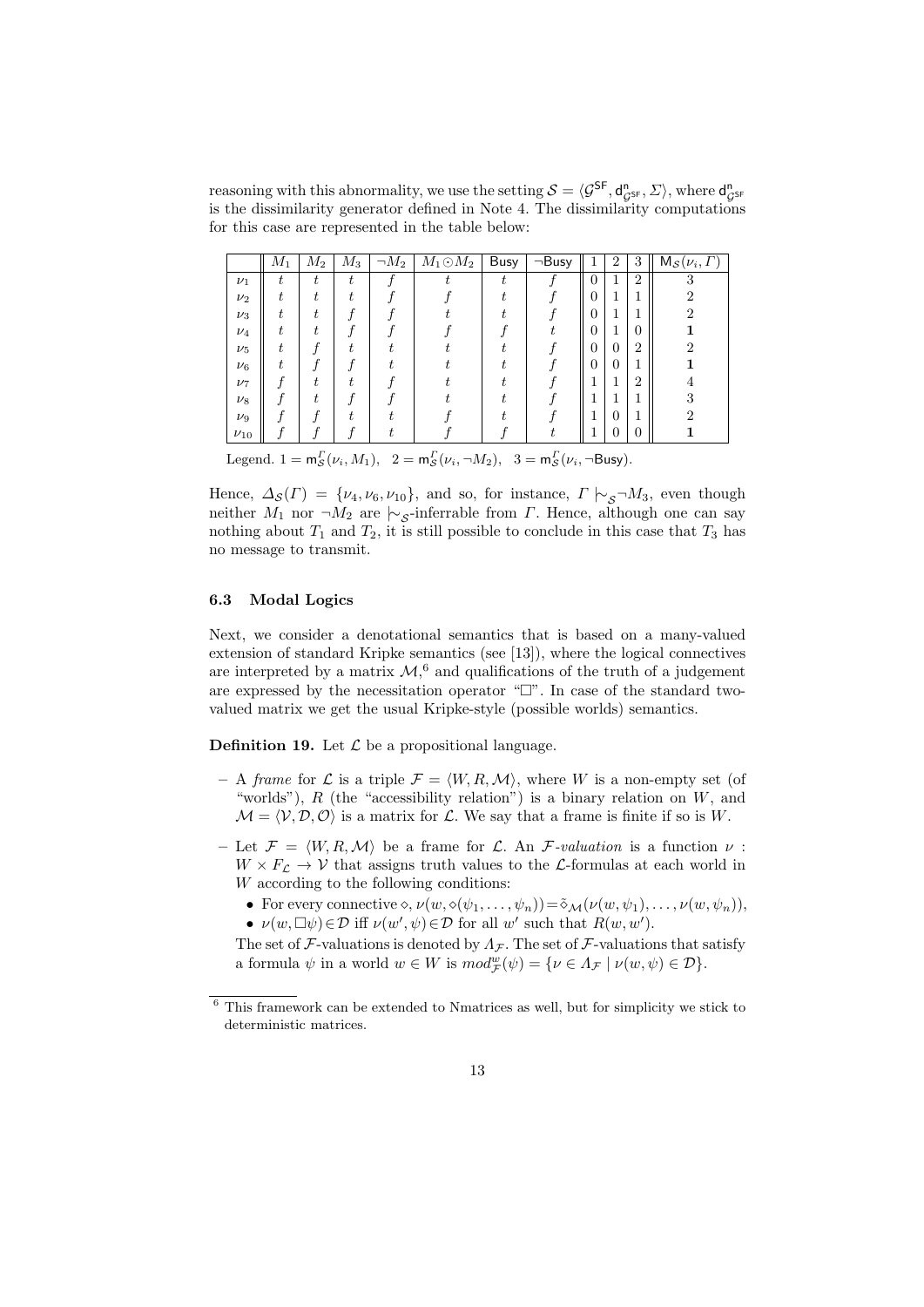$-$  A *frame interpretation* is a pair  $I = \langle F, \nu \rangle$ , in which  $\mathcal{F} = \langle W, R, \mathcal{M} \rangle$  is a frame and  $\nu$  is an *F*-valuation. We say that *I* satisfies  $\psi$  (or that *I* is a model of  $\psi$ ), if  $\nu \in mod^w_{\mathcal{F}}(\psi)$  for every  $w \in W$ . We say that *I* satisfies *Γ* if it satisfies every  $\psi \in \Gamma$ .

Let  $I$  be a nonempty set of frame interpretations. We define a satisfaction relation  $\models_{\mathcal{I}}$  on  $\mathcal{I} \times F_{\mathcal{L}}$  by  $I \models_{\mathcal{I}} \psi$  iff *I* satisfies  $\psi$ . Note that  $\mathcal{I} = \langle \mathcal{I}, \models_{\mathcal{I}} \rangle$  is a denotational semantics in the sense of Definition 2. By Proposition 1, then, the induced relation  $\vdash_{\mathfrak{I}}$  is a Tarskian consequence relation for  $\mathcal{L}$ .

Given a possible-world semantics  $\mathfrak{I} = \langle \mathcal{I}, \models_{\mathcal{I}} \rangle$ , it is possible to define an inconsistency-tolerant variant of *⊢*<sup>I</sup> by introducing a dissimilarity-based setting  $\mathcal{S} = \langle \mathcal{G}, \mathsf{d}, f \rangle$  and applying the definitions in Section 4. As frame interpretations are more complicated semantic structures than those considered in the previous sections, defining intuitive and simple dissimilarity generators is more challenging in this case. Below, we consider a simple and useful case: a set of frame interpretations in which all the frames share the same set of worlds and accessibility relation. In this case, dissimilarity between frame interpretations may be defined by comparing valuations in each world and then aggregating over the worlds:

**Proposition 7.** Let  $\mathfrak{I} = \langle \mathcal{I}, \models_{\mathcal{I}} \rangle$  be a possible world semantics, where  $\mathcal{I} =$  $\langle\langle W, R, \mathcal{M} \rangle, \nu_i \rangle$  for a finite W, and let  $\mathsf{d}_\mathcal{G}^{\mathcal{M}}$  be a  $\mathcal{G}$ -dissimilarity generator for  $\langle A_M, \models_M \rangle$  (e.g., of the form considered in Proposition 5). We define, for an *aggregation function g, a function* d *g , such that for any Γ and frame interpre-* $\mathcal{F}_{\mathcal{F}}$  *tations*  $I_1 = \langle \langle W, R, \mathcal{M} \rangle, \nu_1 \rangle$  *and*  $I_2 = \langle \langle W, R, \mathcal{M} \rangle, \nu_2 \rangle \in \mathcal{I}$ ,

$$
\mathrm{d}^g_\mathcal{G}(\varGamma)(I_1,I_2)=g\big(\{\mathrm{d}^\mathcal{M}_\mathcal{G}(\varGamma)(\nu_1(w),\nu_2(w))\mid w\in W\}\big)
$$

*where, for*  $i = 1, 2, \nu_i(w)$  *is the 'restriction' of*  $\nu_i$  *to the world w, that is: for every formula*  $\psi$ ,  $\nu_i(w)(\psi) = \nu_i(w, \psi)$ . Then:

- *a*)  $d_G^g$  *is a G*-dissimilarity generator for 3,
- *b)* if *I* is *M*-closed (that is, if for each  $\langle F, \nu \rangle \in I$  and  $\mu \in \Lambda_M$  there is  $\langle \mathcal{F}, \mu \rangle \in \mathcal{I}$ , then  $d_c^g$ *G is a normal G-dissimilarity generator.*

*Example 10.* A committee of three people, *P*1*, P*<sup>2</sup> and *P*<sup>3</sup> should nominate two or less candidates among a and b for a governmental position. A committee member  $P_i$  may consult with any other member. Moreover,  $P_i$  will vote for  $x \in \{a, b\}$  only if  $P_i$  believes that x is qualified, and no member that  $P_i$  consults with believes otherwise. A candidate is recommended only upon a consensus.

A journalist j wants to predict the committee's recommendation, based on his partial knowledge about the committee and some leaking rumors. Suppose that he knows that  $P_1$  believes that both candidates are qualified and that  $P_2$ believes that **b** is qualified. Moreover, j knows that  $P_1$  and  $P_2$  consult with  $P_3$ , but  $P_3$  never asks anyone else for advice.

This situation can be represented by the classical matrix and a modal language  $\mathcal{L} = {\{\Box, \land, \neg\}}$ . The atoms  $q_a$  and  $q_b$  respectively represent the belief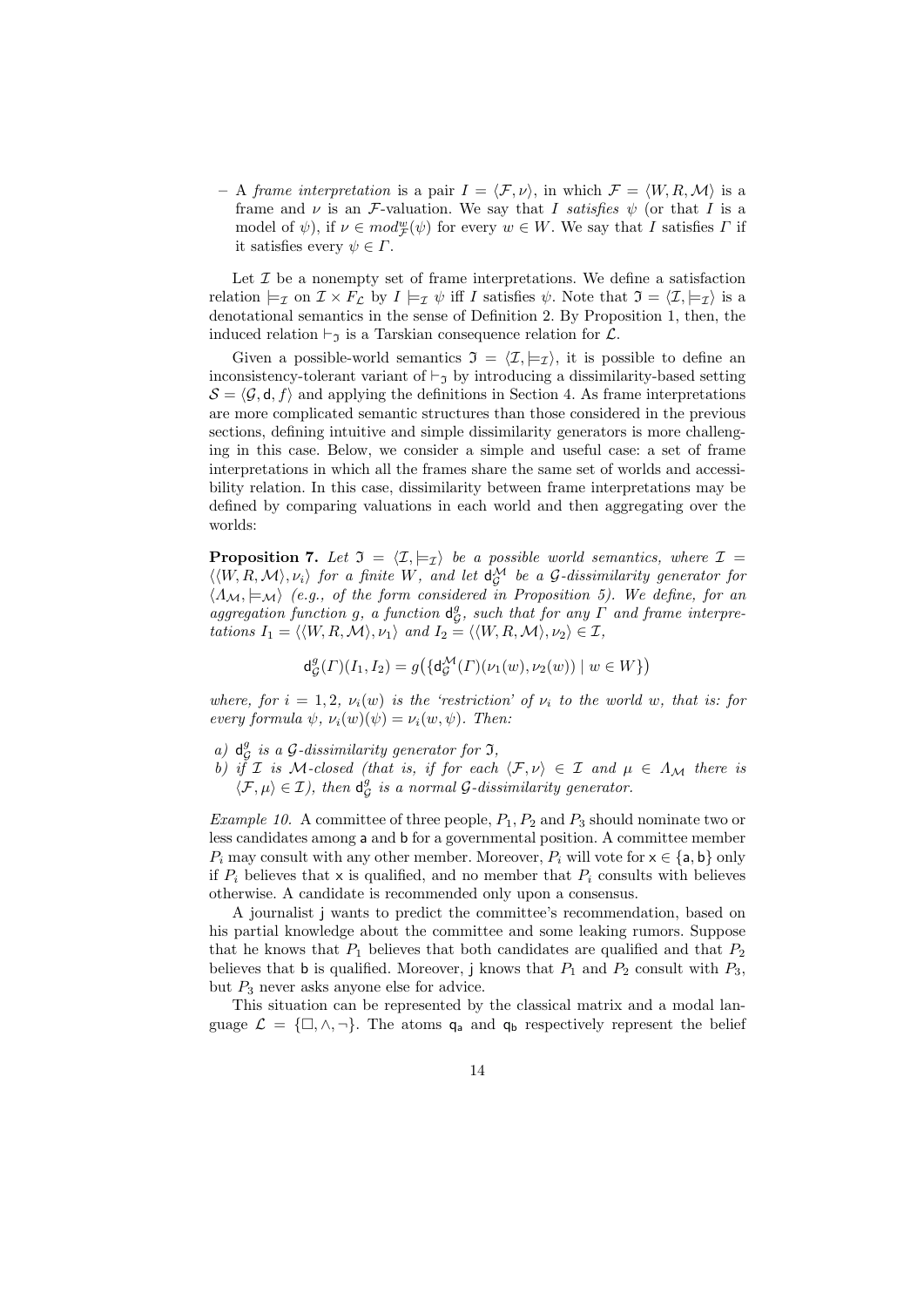

**Fig. 2.** The frame of Example 10

that a and b are qualified, and the formula  $Q_x = \Box q_x$  indicates that x is in the list of qualified candidates. Each world is associated with a committee member:  $W = \{P_1, P_2, P_3\}$ . Accessibility between worlds indicates a consulting relation between the members, thus:  $R = \{ \langle P_1, P_1 \rangle, \langle P_2, P_2 \rangle, \langle P_3, P_3 \rangle, \langle P_1, P_3 \rangle, \langle P_2, P_3 \rangle \}.$ The corresponding frame is shown in Figure 2.

Next, suppose that two contradictory rumors are brought to j's attention: according to one, the list includes the names of both a and b. According to the other, at least one of the members disqualified a. This information may be represented by  $\Gamma = \{\neg \Box q_a, \Box q_a \wedge \Box q_b\}$ . For maintaining this contradictory theory, j uses  $\sim$ <sub>*S*</sub>, induced by the setting  $S = \langle G^{At}, d^{\Sigma}, \Sigma \rangle$ , where  $d^{\Sigma}$  is the dissimilarity-generator defined like in Proposition 7 for  $g = \Sigma$  and  $d_G^{\mathcal{M}} = d_G^{\mathsf{h}}$ *G* . Note that since <sup>I</sup> is normal, by Theorem 1 and Proposition 7, *|∼<sup>S</sup>* is inconsistencytolerant.

The dissimilarity calculations for the frame interpretations that correspond to the partial knowledge of j are given below (where  $\psi^i_x$ , for  $\psi \in \{\text{q}, \text{Q}\}, x \in \{\text{a}, \text{b}\}\$ and  $1 \leq i \leq 3$ , denotes the value of the formula  $\psi_{\mathsf{x}}$  in the world  $P_i$ ).

|                | $q_{\overline{a}}$ | qa     | $q_a^3$ | qБ | qБ | qь       | $Q_a^1$ | $Q_a^2$ | $Q_a^3$ | $Q_{\rm b}$ | $Q_{\rm b}$ | $Q_{\rm b}$ |   | $\overline{2}$ | 3              |
|----------------|--------------------|--------|---------|----|----|----------|---------|---------|---------|-------------|-------------|-------------|---|----------------|----------------|
| 11             |                    | ÷<br>ı | ι.      |    | ÷  | ÷.<br>ι. |         |         |         |             |             |             |   | 0              |                |
| 1 <sub>2</sub> |                    |        |         |    |    |          |         |         |         |             |             |             |   |                | ٠,             |
| $I_3$          |                    |        |         |    |    |          |         |         |         |             |             |             | U |                |                |
| 14             |                    |        |         |    |    |          |         |         |         |             |             |             | 0 | 2              | 2              |
| $I_5$          |                    |        |         |    |    |          |         |         |         |             |             |             | U |                |                |
| $I_6$          |                    |        |         |    |    |          |         |         |         |             |             |             | 0 | $\overline{2}$ | $\overline{2}$ |
| 17             |                    |        |         |    |    |          |         |         |         |             |             |             | 0 | $\overline{2}$ | $\overline{2}$ |
| 18             |                    |        |         |    |    |          |         |         |         |             |             |             |   | 3              | 2<br>$\cdot$ 1 |

Legend.  $1 = m_S^{\Gamma}(I_i, \neg Q_a)$ ,  $2 = m_S^{\Gamma}(I_i, Q_a \wedge Q_b)$ ),  $3 = M_S(i, \Gamma)$ .

Thus,  $\Delta_{\mathcal{S}}(\Gamma) = \{I_1, I_3, I_5\}$ , and so  $\Gamma \sim_{\mathcal{S}} \mathsf{Q}_{\mathsf{b}}$  while  $\Gamma \not\sim_{\mathcal{S}} \mathsf{Q}_{\mathsf{a}}, \Gamma \not\sim_{\mathcal{S}} \neg \mathsf{Q}_{\mathsf{a}}$ . Based on his knowledge, then, j may assume that **b** will be nominated, while nothing can be predicted about a.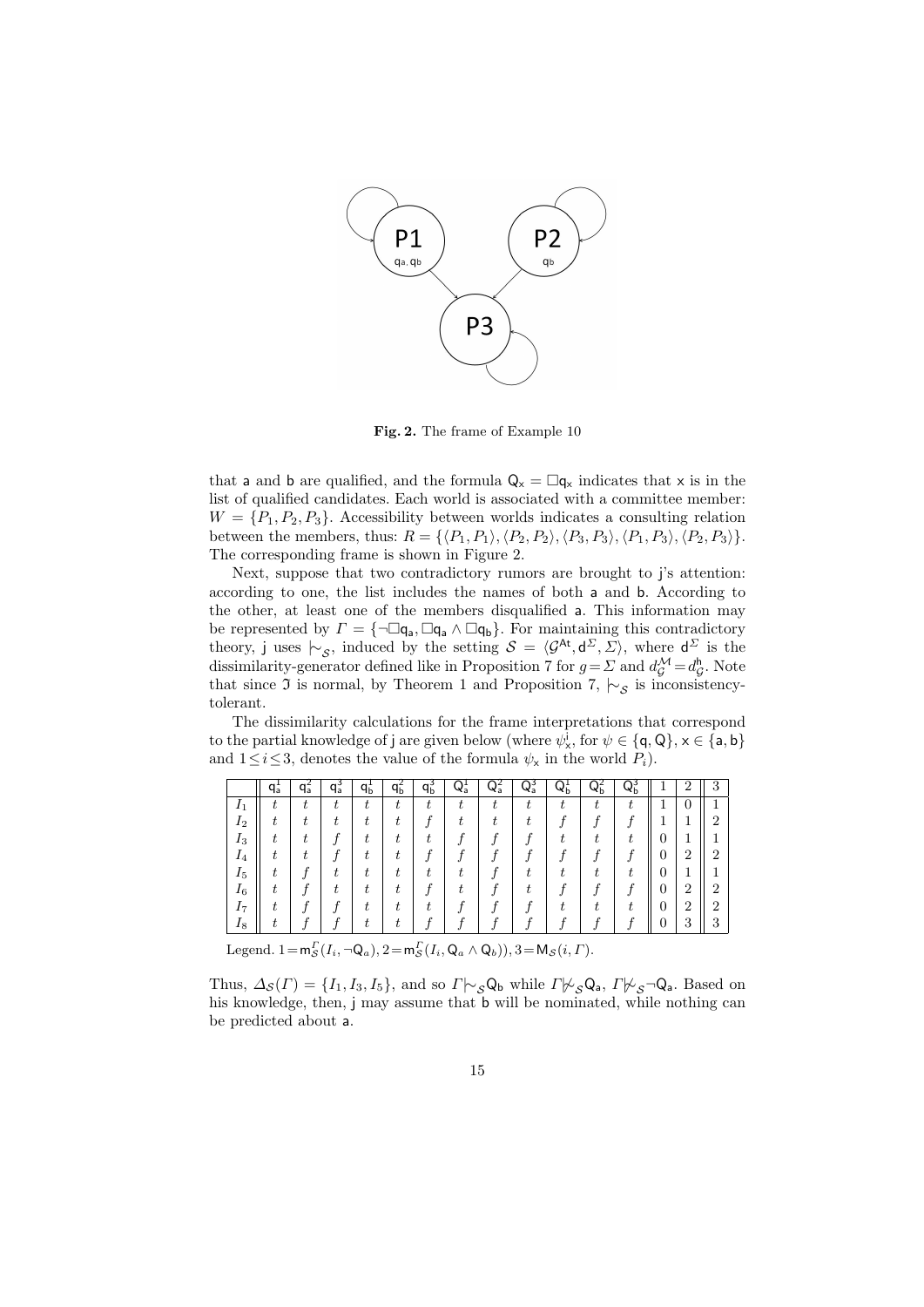#### **7 Conclusion**

We have introduced a general method of supplementing different logics, based on denotational semantics, with extra apparatus assuring a proper tolerance of inconsistency, based on the notion of dissimilarity. As shown in [6], the properties of dissimilarities and of their generators guarantee that the logics that are obtained are inconsistency-tolerant. However, while the work in [6] investigates *specific* ways of defining dissimilarity-based logics for concrete forms of denotational semantics, here we provide a *generic and abstract* form of dissimilaritybased reasoning, suitable for *any type* of denotational semantics.

It should also be noted that, unlike many other frameworks of inconsistency handling, nothing is assumed here about the underlying semantics, apart of it being denotational. This, and the fact that dissimilarity is a more general notion than (pseudo) distances, imply that our approach may be used, e.g., for extending traditional distance-related methodologies in the context of revision and merging systems [17, 18, 21], cardinality-based methods for database repair [4, 9, 24], and forgetting-based approaches to reasoning with inconsistency [20, 22]. As a consequence, the standard two-valued propositional framework, which is the common platform for these methodologies, may be replaced by other non-classical, decidable platforms, involving many-valuedness, possibleworlds, and non-determinism.

An important subject for future research is a comparative study concerning the different entailment relations that are induced by different dissimilarity-based settings. This involves extensions to the non-monotonic case of works such as that in [3] (which introduces a list of desirable properties that paraconsistent consequence relations should have<sup>7</sup>).

## **References**

- [1] O. Arieli. Distance-based paraconsistent logics. *Journal of Approximate Reasoning*, 48(3):766–783, 2008.
- [2] O. Arieli and A. Avron. General patterns for nonmonotonic reasoning: from basic entailments to plausible relations. *Logic Journal of the IGPL*, 8(2):119–148, 2000.
- [3] O. Arieli, A. Avron, and A. Zamansky. Ideal paraconsistent logics. *Studia Logica*, 99(1–3):31–60, 2011.
- [4] O. Arieli, M. Denecker, and M. Bruynooghe. Distance semantics for database repair. *Annals of Mathematics and Artificial Intelligence*, 50(3–4):389–415, 2007.
- [5] O. Arieli and A. Zamansky. Distance-based non-deterministic semantics for reasoning with uncertainty. *Logic Journal of the IGPL*, 17(4):325–350, 2009.
- [6] O. Arieli and A. Zamansky. Similarity-based inconsistency-tolerant logics. In *Proc. JELIA'10*, LNAI 6341, pages 11–23. Springer, 2010.
- [7] A. Avron and I. Lev. Non-deterministic multi-valued structures. *Journal of Logic and Computation*, 15:241–261, 2005.
- [8] A. Avron and A. Zamansky. Non-deterministic multi-valued logics A tutorial. In *Proc. ISMVL'10*, pages 53–60. IEEE, 2010.

<sup>7</sup> Unlike our case, then, the work in [3] refers to *monotonic* logics (see Definition 1).